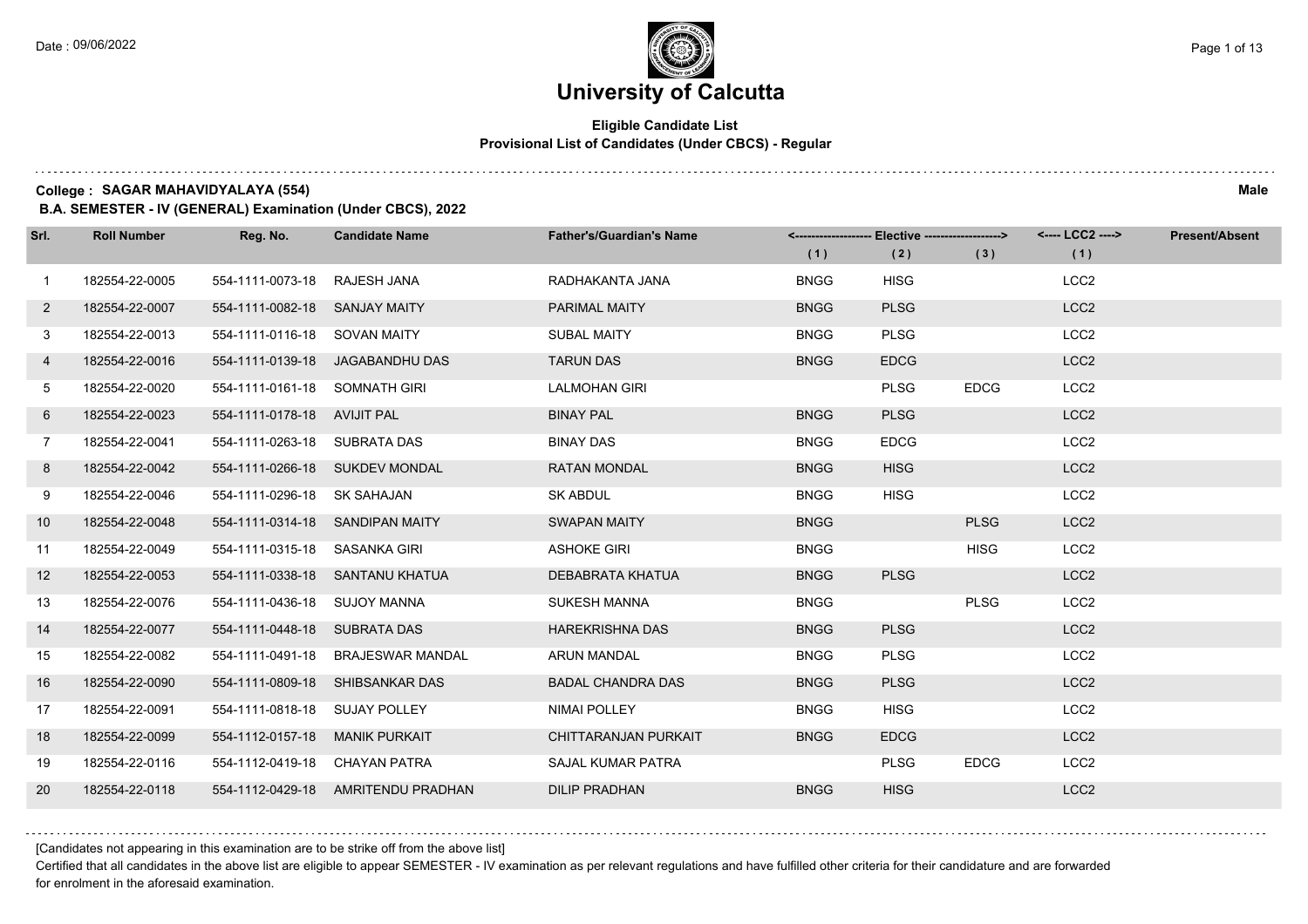### **Eligible Candidate List Provisional List of Candidates (Under CBCS) - Regular**

**College : SAGAR MAHAVIDYALAYA (554) Male**

**B.A. SEMESTER - IV (GENERAL) Examination (Under CBCS), 2022**

| Srl. | <b>Roll Number</b> | Reg. No.                       | <b>Candidate Name</b>            | <b>Father's/Guardian's Name</b> |             | <------------------- Elective ------------------> |             | <---- LCC2 ----> | <b>Present/Absent</b> |
|------|--------------------|--------------------------------|----------------------------------|---------------------------------|-------------|---------------------------------------------------|-------------|------------------|-----------------------|
|      |                    |                                |                                  |                                 | (1)         | (2)                                               | (3)         | (1)              |                       |
| 21   | 182554-22-0119     | 554-1112-0445-18               | SUMAN KUMAR MANDAL               | SOMESH CHANDRA MANDAL           | <b>BNGG</b> | SANG                                              |             | LCC <sub>2</sub> |                       |
| 22   | 182554-22-0122     |                                | 554-1112-0502-18 SAHADEB PATRA   | <b>GURUPADA PATRA</b>           |             | <b>SANG</b>                                       | <b>EDCG</b> | LCC <sub>2</sub> |                       |
| 23   | 182554-22-0138     |                                | 554-1114-0220-18 SAHADEV MONDAL  | PABAN MONDAL                    | <b>BNGG</b> | <b>PLSG</b>                                       |             | LCC <sub>2</sub> |                       |
| 24   | 182554-22-0144     |                                | 554-1114-0377-18 BISWAJIT MANDAL | <b>SUSANTA MANDAL</b>           |             | <b>HISG</b>                                       | <b>EDCG</b> | LCC <sub>2</sub> |                       |
| 25   | 182554-22-0146     | 554-1114-0399-18 SANJIB DAS    |                                  | <b>TAPAN DAS</b>                | <b>BNGG</b> | <b>EDCG</b>                                       |             | LCC <sub>2</sub> |                       |
| 26   | 182554-22-0164     | 554-1111-0393-18 SOUROV SAHOO  |                                  | <b>SUBRATA SAHOO</b>            | <b>HISG</b> | <b>PLSG</b>                                       |             | LCC <sub>2</sub> |                       |
| 27   | 182554-22-0168     | 554-1111-0430-18 UJJAL MAITY   |                                  | <b>SUBIMAL MAITY</b>            |             | <b>PLSG</b>                                       | <b>EDCG</b> | LCC <sub>2</sub> |                       |
| 28   | 182554-22-0174     |                                | 554-1112-0297-18 PARITOSH BHUNIA | <b>BANABIHARI BHUNIA</b>        | <b>HISG</b> | <b>EDCG</b>                                       |             | LCC <sub>2</sub> |                       |
| 29   | 182554-22-0175     | 554-1112-0336-18 GOPAL PATRA   |                                  | CHITTARANJAN PATRA              |             | <b>PLSG</b>                                       | <b>SANG</b> | LCC <sub>2</sub> |                       |
| 30   | 182554-22-0180     | 554-1112-0802-18               | <b>RAHUL MONDAL</b>              | <b>RAGARAM MONDAL</b>           | <b>HISG</b> | <b>EDCG</b>                                       |             | LCC <sub>2</sub> |                       |
| 31   | 182554-22-0186     | 554-1111-0042-18 PRASENJIT DAS |                                  | <b>RATAN DAS</b>                | <b>PEDG</b> | <b>BNGG</b>                                       |             | LCC <sub>2</sub> |                       |
| 32   | 182554-22-0188     | 554-1111-0065-18 CHIRANJIT KAR |                                  | <b>BADAL KAR</b>                |             | <b>BNGG</b>                                       | <b>HISG</b> | LCC <sub>2</sub> |                       |
| 33   | 182554-22-0197     | 554-1111-0286-18 BIMAL MANDAL  |                                  | SWAPAN MANDAL                   |             | <b>BNGG</b>                                       | <b>HISG</b> | LCC <sub>2</sub> |                       |
| 34   | 182554-22-0203     | 554-1111-0410-18               | <b>BIKASH MANDAL</b>             | <b>SANATAN MANDAL</b>           |             | <b>BNGG</b>                                       | <b>PLSG</b> | LCC <sub>2</sub> |                       |
| 35   | 182554-22-0204     | 554-1111-0423-18 SUMIT MAITY   |                                  | <b>BALARAM MAITY</b>            |             | <b>BNGG</b>                                       | <b>HISG</b> | LCC <sub>2</sub> |                       |
| 36   | 182554-22-0215     | 554-1111-0805-18 SAYAN JANA    |                                  | SATYANARAYAN JANA               |             | <b>PLSG</b>                                       | <b>BNGG</b> | LCC <sub>2</sub> |                       |
| 37   | 182554-22-0221     | 554-1112-0369-18               | RANJAN MANDAL                    | <b>DEBASIS MANDAL</b>           |             | <b>BNGG</b>                                       | <b>HISG</b> | LCC <sub>2</sub> |                       |
| 38   | 182554-22-0222     | 554-1112-0420-18               | <b>BAPAN PRAMANIK</b>            | <b>BIDHAN CHANDRA PRAMANIK</b>  |             | <b>HISG</b>                                       | <b>SANG</b> | LCC <sub>2</sub> |                       |
| 39   | 182554-22-0224     |                                | 554-1112-0457-18 SOMNATH MANDAL  | UTTAM MANDAL                    | PEDG        | <b>PLSG</b>                                       |             | LCC <sub>2</sub> |                       |
| 40   | 182554-22-0226     | 554-1112-0477-18 SOURAV KAYAL  |                                  | <b>MATHAN KAYAL</b>             | <b>PEDG</b> | <b>BNGG</b>                                       |             | LCC <sub>2</sub> |                       |

[Candidates not appearing in this examination are to be strike off from the above list]

Certified that all candidates in the above list are eligible to appear SEMESTER - IV examination as per relevant regulations and have fulfilled other criteria for their candidature and are forwarded for enrolment in the aforesaid examination.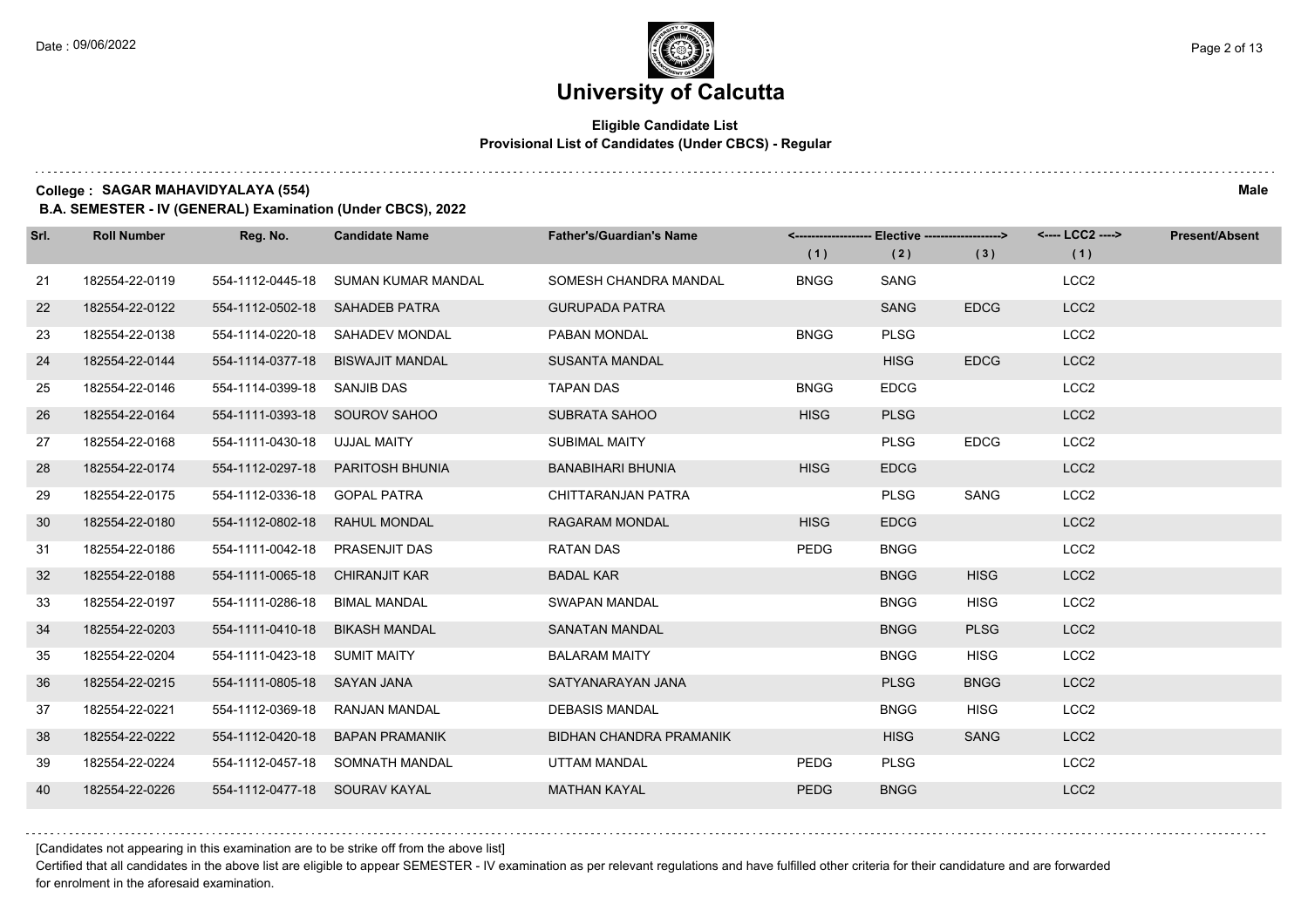### **Eligible Candidate List Provisional List of Candidates (Under CBCS) - Regular**

**College : SAGAR MAHAVIDYALAYA (554) Male**

**B.A. SEMESTER - IV (GENERAL) Examination (Under CBCS), 2022**

| Srl. | <b>Roll Number</b> | Reg. No.                      | <b>Candidate Name</b>             | <b>Father's/Guardian's Name</b> |             | <------------------- Elective ------------------> |             | <---- LCC2 ----> | <b>Present/Absent</b> |
|------|--------------------|-------------------------------|-----------------------------------|---------------------------------|-------------|---------------------------------------------------|-------------|------------------|-----------------------|
|      |                    |                               |                                   |                                 | (1)         | (2)                                               | (3)         | (1)              |                       |
| 41   | 182554-22-0239     | 554-1114-0064-18              | SANTANU MONDAL                    | <b>HARIPADA MONDAL</b>          |             | <b>BNGG</b>                                       | <b>HISG</b> | LCC <sub>2</sub> |                       |
| 42   | 182554-22-0240     | 554-1114-0084-18              | <b>GURUPADA BHUNYA</b>            | SATYAJIT BHUNYA                 | <b>PEDG</b> | <b>SANG</b>                                       |             | LCC <sub>2</sub> |                       |
| 43   | 182554-22-0244     |                               | 554-1114-0756-18 LALITESHWAR PAL  | <b>LAKSHMAN PAL</b>             |             | <b>BNGG</b>                                       | <b>HISG</b> | LCC <sub>2</sub> |                       |
| 44   | 182554-22-0249     | 554-1111-0447-18 AKASH DAS    |                                   | <b>BADAL DAS</b>                | <b>PLSG</b> | <b>EDCG</b>                                       |             | LCC <sub>2</sub> |                       |
| 45   | 182554-22-0250     | 554-1111-0771-18 AVIJIT DAS   |                                   | <b>KHOKAN DAS</b>               | <b>PLSG</b> | <b>EDCG</b>                                       |             | LCC <sub>2</sub> |                       |
| 46   | 182554-22-0256     | 554-1114-0063-18 SURAJIT GIRI |                                   | PIJUSKANTI GIRI                 | <b>PLSG</b> | <b>EDCG</b>                                       |             | LCC <sub>2</sub> |                       |
| 47   | 192554-22-0020     |                               | 554-1111-0555-19 SK RAHAMATULLA   | <b>SK JAKIR HOSSEN</b>          | <b>BNGG</b> | <b>HISG</b>                                       |             | LCC <sub>2</sub> |                       |
| 48   | 192554-22-0023     | 554-1111-0567-19 MOHAN DAS    |                                   | <b>LALU DAS</b>                 | <b>BNGG</b> | <b>HISG</b>                                       |             | LCC <sub>2</sub> |                       |
| 49   | 192554-22-0027     | 554-1111-0615-19              | JOYDEB KHANRA                     | EKADASHI KHANRA                 | <b>BNGG</b> | <b>EDCG</b>                                       |             | LCC <sub>2</sub> |                       |
| 50   | 192554-22-0037     |                               | 554-1111-0705-19 SRIBINDU DEBNATH | PRADIP DEBNATH                  | <b>BNGG</b> | <b>HISG</b>                                       |             | LCC <sub>2</sub> |                       |
| 51   | 192554-22-0041     | 554-1111-0728-19 ARUP MANNA   |                                   | <b>HARIPADA MANNA</b>           | <b>BNGG</b> | <b>EDCG</b>                                       |             | LCC <sub>2</sub> |                       |
| 52   | 192554-22-0047     |                               | 554-1111-0759-19 GANESH GHATAK    | <b>BASUDEB GHATAK</b>           | <b>BNGG</b> | <b>EDCG</b>                                       |             | LCC <sub>2</sub> |                       |
| 53   | 192554-22-0071     |                               | 554-1114-0755-19 MAHENDRA MAJI    | <b>MANAS MAJI</b>               | <b>BNGG</b> | <b>EDCG</b>                                       |             | LCC <sub>2</sub> |                       |
| 54   | 192554-22-0076     | 554-1115-0756-19 SAHARUK SHAH |                                   | YUSUF SHAH                      | <b>BNGG</b> | <b>EDCG</b>                                       |             | LCC <sub>2</sub> |                       |
| 55   | 192554-22-0081     |                               | 554-1111-0410-19 BISWAJIT MANNA   | <b>BHAGYADHAR MANNA</b>         | <b>EDCG</b> | <b>PLSG</b>                                       |             | LCC <sub>2</sub> |                       |
| 56   | 192554-22-0084     |                               | 554-1111-0537-19 SK NAGIDUL HASAN | <b>SK MEHEBUB</b>               | <b>EDCG</b> | <b>BNGG</b>                                       |             | LCC <sub>2</sub> |                       |
| 57   | 192554-22-0091     | 554-1111-0646-19              | <b>PRASANTA SHEE</b>              | <b>DILIP SHEE</b>               | <b>EDCG</b> | <b>HISG</b>                                       |             | LCC <sub>2</sub> |                       |
| 58   | 192554-22-0092     | 554-1111-0651-19              | <b>BISWAJIT ROUTH</b>             | <b>SWAPAN ROUTH</b>             | <b>EDCG</b> | <b>SANG</b>                                       |             | LCC <sub>2</sub> |                       |
| 59   | 192554-22-0120     | 554-1112-0775-19 SANJOY MALI  |                                   | PRASANTA MALI                   | <b>EDCG</b> | <b>BNGG</b>                                       |             | LCC <sub>2</sub> |                       |
| 60   | 192554-22-0124     | 554-1121-0703-19 RAJU RAUTH   |                                   | <b>GOURHARI RAUTH</b>           | <b>EDCG</b> | <b>HISG</b>                                       |             | LCC <sub>2</sub> |                       |

[Candidates not appearing in this examination are to be strike off from the above list]

Certified that all candidates in the above list are eligible to appear SEMESTER - IV examination as per relevant regulations and have fulfilled other criteria for their candidature and are forwarded for enrolment in the aforesaid examination.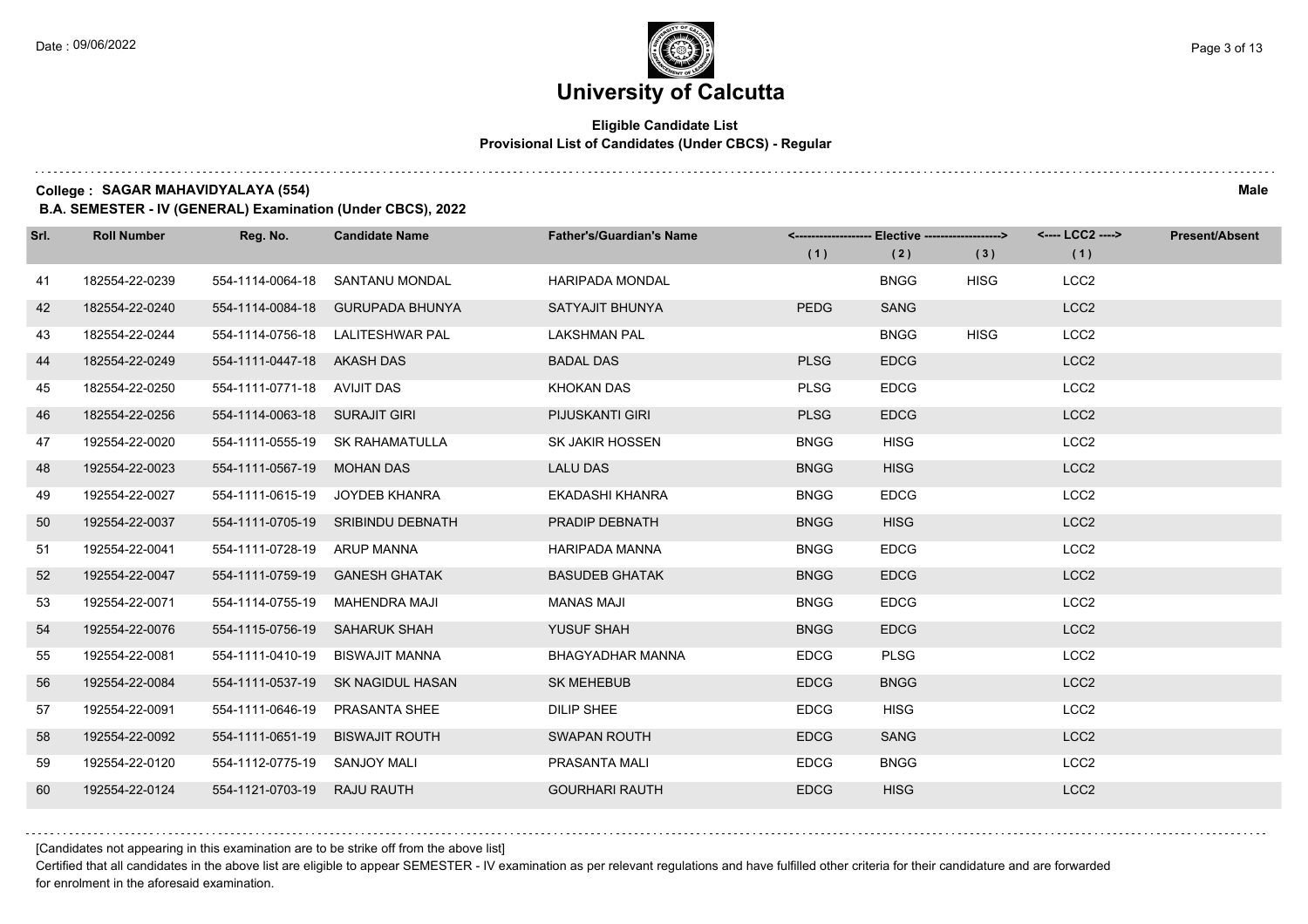### **Eligible Candidate List Provisional List of Candidates (Under CBCS) - Regular**

**College : SAGAR MAHAVIDYALAYA (554) Male**

**B.A. SEMESTER - IV (GENERAL) Examination (Under CBCS), 2022**

| Srl. | <b>Roll Number</b> | Reg. No.                      | <b>Candidate Name</b>               | <b>Father's/Guardian's Name</b> | (1)         | <-------------------- Elective -------------------><br>(2) | (3)         | <---- LCC2 ----><br>(1) | <b>Present/Absent</b> |
|------|--------------------|-------------------------------|-------------------------------------|---------------------------------|-------------|------------------------------------------------------------|-------------|-------------------------|-----------------------|
| 61   | 192554-22-0131     | 554-1111-0407-19              | RAJKUMAR PARIA                      | <b>SITARAM PARIA</b>            | <b>GEOG</b> | <b>BNGG</b>                                                |             | LCC <sub>2</sub>        |                       |
| 62   | 192554-22-0132     | 554-1111-0745-19              | <b>CHINMAY BALESWAR</b>             | <b>ANUP BALESWAR</b>            | <b>GEOG</b> | <b>BNGG</b>                                                |             | LCC <sub>2</sub>        |                       |
| 63   | 192554-22-0139     | 554-1111-0618-19              | <b>BIBHAS RANA</b>                  | <b>BISHNUPADA RANA</b>          | <b>HISG</b> | <b>PLSG</b>                                                |             | LCC <sub>2</sub>        |                       |
| 64   | 192554-22-0141     |                               | 554-1111-0682-19 ANANDA BHUNIA      | PULIN BHUNIA                    | <b>HISG</b> | <b>BNGG</b>                                                |             | LCC <sub>2</sub>        |                       |
| 65   | 192554-22-0143     | 554-1111-0701-19              | <b>BUDDHADEV TIWARI</b>             | <b>ASHOK TIWARI</b>             | <b>HISG</b> | <b>BNGG</b>                                                |             | LCC <sub>2</sub>        |                       |
| 66   | 192554-22-0147     | 554-1112-0453-19              | SOMNATH PRAMANIK                    | <b>TAPAN PRAMANIK</b>           | <b>HISG</b> | <b>PLSG</b>                                                |             | LCC <sub>2</sub>        |                       |
| 67   | 192554-22-0150     | 554-1112-0559-19              | RUDRA BHUNIA                        | <b>DILIP BHUNIA</b>             | <b>HISG</b> | <b>EDCG</b>                                                |             | LCC <sub>2</sub>        |                       |
| 68   | 192554-22-0167     | 554-1111-0330-19              | KARTRIK CHANDRA PATRA               | RAM CHANDRA PATRA               | <b>PEDG</b> | <b>BNGG</b>                                                |             | LCC <sub>2</sub>        |                       |
| 69   | 192554-22-0171     | 554-1111-0345-19              | MIR SANOWAR ALI                     | <b>MIR SALEHAN</b>              | PEDG        | <b>BNGG</b>                                                |             | LCC <sub>2</sub>        |                       |
| 70   | 192554-22-0172     | 554-1111-0351-19              | <b>DIPAK MAITY</b>                  | <b>JAYANTA MAITY</b>            | <b>PEDG</b> | <b>BNGG</b>                                                |             | LCC <sub>2</sub>        |                       |
| 71   | 192554-22-0174     |                               | 554-1111-0361-19 SHIBAPRASAD MANDAL | <b>HARIPADA MANDAL</b>          | PEDG        | <b>BNGG</b>                                                |             | LCC <sub>2</sub>        |                       |
| 72   | 192554-22-0181     | 554-1111-0475-19 SUBRATA JANA |                                     | UMAPRASAD JANA                  | <b>PEDG</b> | <b>BNGG</b>                                                |             | LCC <sub>2</sub>        |                       |
| 73   | 192554-22-0182     | 554-1111-0476-19 ANJAN MANNA  |                                     | <b>BABLU MANNA</b>              | PEDG        | <b>BNGG</b>                                                |             | LCC <sub>2</sub>        |                       |
| 74   | 192554-22-0184     | 554-1111-0479-19              | <b>CHANCHAL DAS</b>                 | <b>BABLU DAS</b>                | <b>PEDG</b> | <b>BNGG</b>                                                |             | LCC <sub>2</sub>        |                       |
| 75   | 192554-22-0192     | 554-1112-0344-19 SUVANKAR DAS |                                     | PRADIP DAS                      | <b>PEDG</b> | <b>BNGG</b>                                                |             | LCC <sub>2</sub>        |                       |
| 76   | 192554-22-0198     | 554-1112-0477-19              | UTTAM PRAMANIK                      | RAMKRISHNA PRAMANIK             | <b>PEDG</b> | <b>BNGG</b>                                                |             | LCC <sub>2</sub>        |                       |
| 77   | 192554-22-0206     | 554-1114-0365-19              | <b>SUDIP SANTRA</b>                 | <b>SUBAL SANTRA</b>             | <b>PEDG</b> | <b>BNGG</b>                                                |             | LCC <sub>2</sub>        |                       |
| 78   | 192554-22-0207     | 554-1114-0368-19 TRIDIP NATH  |                                     | <b>TAPAN KUMAR NATH</b>         | <b>PEDG</b> | <b>BNGG</b>                                                |             | LCC <sub>2</sub>        |                       |
| 79   | 192554-22-0213     |                               | 554-1111-0732-19 PARTHAPOTIM GOL    | SUDIP GOL                       | <b>PLSG</b> | <b>EDCG</b>                                                |             | LCC <sub>2</sub>        |                       |
| 80   | 192554-22-0215     |                               | 554-1111-0748-19 SURANJAN MAITY     | <b>NIRMAL MAITY</b>             | <b>PLSG</b> |                                                            | <b>EDCG</b> | LCC <sub>2</sub>        |                       |

[Candidates not appearing in this examination are to be strike off from the above list]

Certified that all candidates in the above list are eligible to appear SEMESTER - IV examination as per relevant regulations and have fulfilled other criteria for their candidature and are forwarded for enrolment in the aforesaid examination.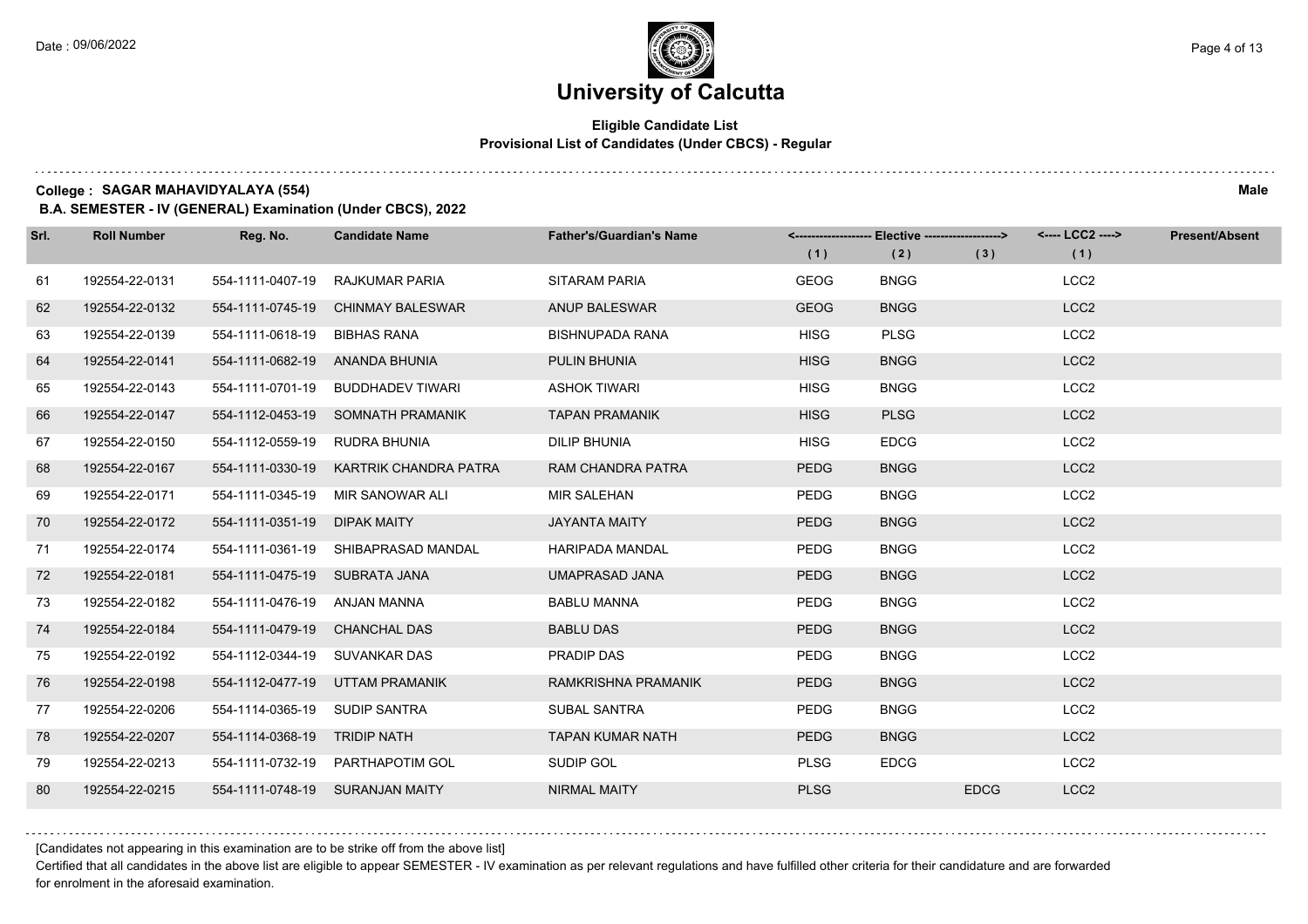# **University of Calcutta**

### **Eligible Candidate List Provisional List of Candidates (Under CBCS) - Regular**

**College : SAGAR MAHAVIDYALAYA (554) Male**

**B.A. SEMESTER - IV (GENERAL) Examination (Under CBCS), 2022**

| Srl. | <b>Roll Number</b> | Reg. No.                        | <b>Candidate Name</b>              | <b>Father's/Guardian's Name</b> | (1)         | <-------------------- Elective -------------------><br>(2) | (3)         | <---- LCC2 ----><br>(1) | <b>Present/Absent</b> |
|------|--------------------|---------------------------------|------------------------------------|---------------------------------|-------------|------------------------------------------------------------|-------------|-------------------------|-----------------------|
| 81   | 192554-22-0222     | 554-1112-0513-19                | SAYAN MONDAL                       | <b>MANABENDRA MANDAL</b>        | <b>PLSG</b> | <b>BNGG</b>                                                |             | LCC <sub>2</sub>        |                       |
| 82   | 192554-22-0223     | 554-1112-0617-19 SUJAY MANDAL   |                                    | <b>JYOTIRMOY MANDAL</b>         |             | <b>HISG</b>                                                | <b>EDCG</b> | LCC <sub>2</sub>        |                       |
| 83   | 192554-22-0227     |                                 | 554-1114-0734-19 PUSPENDU MANDAL   | <b>SUKUMAR MANDAL</b>           | <b>PLSG</b> | <b>EDCG</b>                                                |             | LCC <sub>2</sub>        |                       |
| 84   | 192554-22-0233     | 554-1111-0469-19                | <b>MAHADEB MONDAL</b>              | <b>NIRMAL MONDAL</b>            | <b>SANG</b> | <b>PLSG</b>                                                |             | LCC <sub>2</sub>        |                       |
| 85   | 202554-22-0001     | 554-1111-0306-20                | SAMIT KUMAR DAS                    | SANJOY KUMAR DAS                | <b>PEDG</b> | <b>PLSG</b>                                                |             | LCC <sub>2</sub>        |                       |
| 86   | 202554-22-0002     | 554-1111-0308-20 SUVADIP GIRI   |                                    | <b>DIBYENDU GIRI</b>            | <b>PEDG</b> | <b>BNGG</b>                                                |             | LCC <sub>2</sub>        |                       |
| 87   | 202554-22-0003     | 554-1111-0312-20 SANDIPAN DAS   |                                    | SATYARANJAN DAS                 | <b>PEDG</b> | SANG                                                       |             | LCC <sub>2</sub>        |                       |
| 88   | 202554-22-0004     | 554-1111-0316-20 SUBHASISH DAS  |                                    | DINABANDHU DAS                  | <b>PEDG</b> | <b>BNGG</b>                                                |             | LCC <sub>2</sub>        |                       |
| 89   | 202554-22-0005     |                                 | 554-1111-0319-20 SUMIT RANJAN JANA | ARUN KUMAR JANA                 | <b>PEDG</b> | <b>PLSG</b>                                                |             | LCC <sub>2</sub>        |                       |
| 90   | 202554-22-0006     | 554-1111-0321-20 SAJAL SAHOO    |                                    | APURBA SAHOO                    | <b>PEDG</b> |                                                            | <b>HISG</b> | LCC <sub>2</sub>        |                       |
| 91   | 202554-22-0007     | 554-1111-0324-20 ABHIJIT MANDAL |                                    | <b>ANIMESH MANDAL</b>           | <b>PEDG</b> |                                                            | <b>PLSG</b> | LCC <sub>2</sub>        |                       |
| 92   | 202554-22-0008     | 554-1111-0329-20 TARUN MAITY    |                                    | <b>TAPAN MAITY</b>              | <b>PEDG</b> |                                                            | <b>HISG</b> | LCC <sub>2</sub>        |                       |
| 93   | 202554-22-0009     | 554-1111-0331-20                | PRIYARANJAN DAS                    | <b>BINAY KUMAR DAS</b>          | <b>PEDG</b> | <b>PLSG</b>                                                |             | LCC <sub>2</sub>        |                       |
| 94   | 202554-22-0010     | 554-1111-0332-20 SOUVIK PARUA   |                                    | <b>SWAPAN PARUA</b>             | <b>PEDG</b> | <b>SANG</b>                                                |             | LCC <sub>2</sub>        |                       |
| 95   | 202554-22-0011     | 554-1111-0337-20                | SAMIRAN MAHATA                     | <b>DILIP MAHATA</b>             | <b>PEDG</b> | <b>BNGG</b>                                                |             | LCC <sub>2</sub>        |                       |
| 96   | 202554-22-0012     | 554-1111-0340-20 SATYAJIT JANA  |                                    | <b>HEMANTA JANA</b>             | <b>PLSG</b> | <b>EDCG</b>                                                |             | LCC <sub>2</sub>        |                       |
| 97   | 202554-22-0013     | 554-1111-0343-20                | DEBABRATA GUCHHAIT                 | SUBRATA GUCHHAIT                | <b>BNGG</b> | <b>PLSG</b>                                                |             | LCC <sub>2</sub>        |                       |
| 98   | 202554-22-0014     | 554-1111-0345-20 SUMAN MONDAL   |                                    | <b>DIBAKAR MONDAL</b>           | <b>EDCG</b> | <b>BNGG</b>                                                |             | LCC <sub>2</sub>        |                       |
| 99   | 202554-22-0015     | 554-1111-0346-20                | <b>BASUDEV MAITY</b>               | <b>BAPI MAITY</b>               | <b>BNGG</b> | <b>PLSG</b>                                                |             | LCC <sub>2</sub>        |                       |
| 100  | 202554-22-0016     | 554-1111-0354-20 TAPAS GHORAI   |                                    | NITYA GHORAI                    | <b>HISG</b> | <b>PLSG</b>                                                |             | LCC <sub>2</sub>        |                       |

[Candidates not appearing in this examination are to be strike off from the above list]

Certified that all candidates in the above list are eligible to appear SEMESTER - IV examination as per relevant regulations and have fulfilled other criteria for their candidature and are forwarded for enrolment in the aforesaid examination.

. . . . . . . .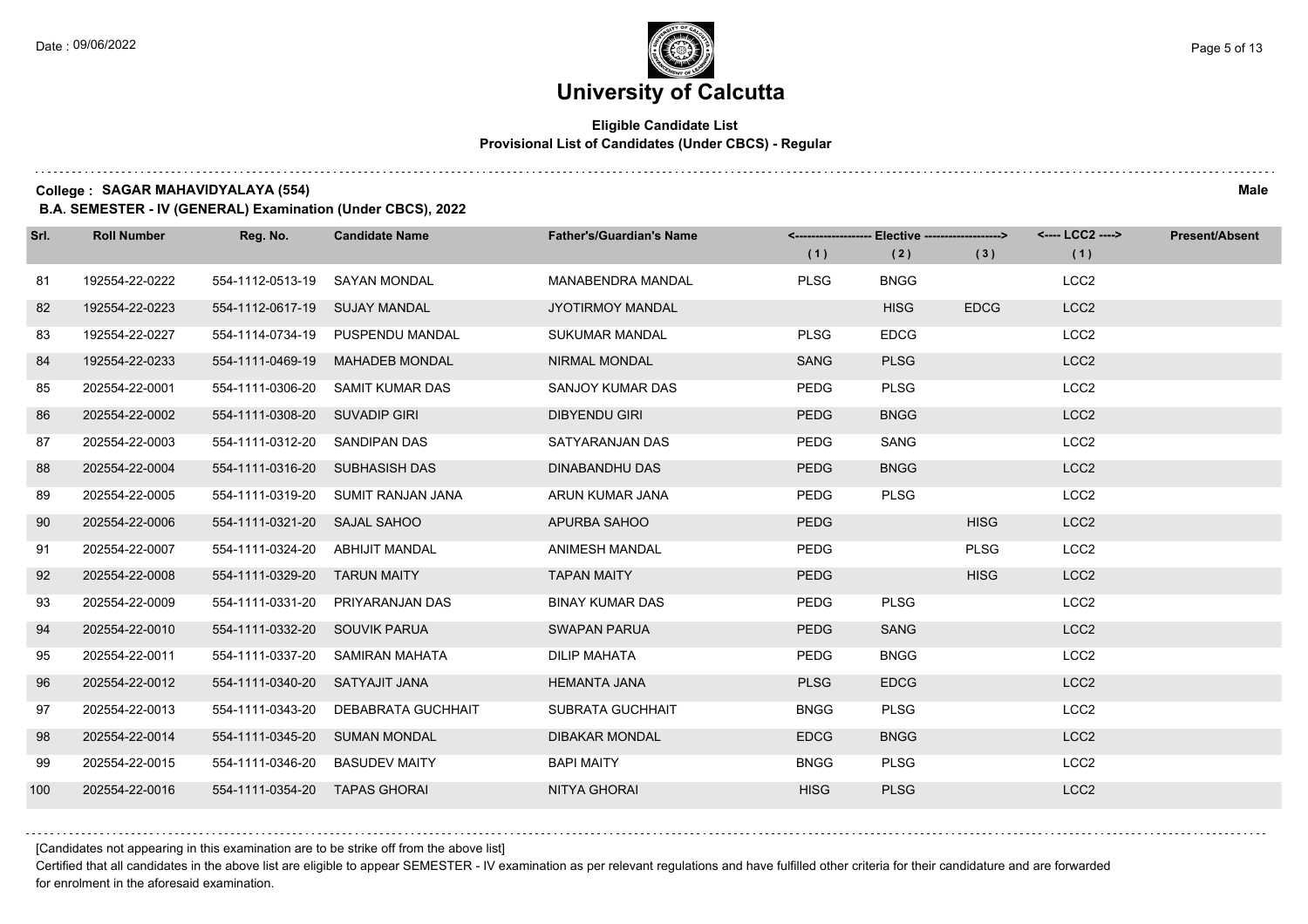# **University of Calcutta**

### **Eligible Candidate List Provisional List of Candidates (Under CBCS) - Regular**

**College : SAGAR MAHAVIDYALAYA (554) Male**

**B.A. SEMESTER - IV (GENERAL) Examination (Under CBCS), 2022**

| Srl. | <b>Roll Number</b> | Reg. No.                      | <b>Candidate Name</b>               | <b>Father's/Guardian's Name</b> | (1)         | <-------------------- Elective -------------------><br>(2) | (3)         | <---- LCC2 ----><br>(1) | <b>Present/Absent</b> |
|------|--------------------|-------------------------------|-------------------------------------|---------------------------------|-------------|------------------------------------------------------------|-------------|-------------------------|-----------------------|
| 101  | 202554-22-0017     | 554-1111-0361-20              | SUBHASIS MANDAL                     | <b>TAPAN MANDAL</b>             | <b>HISG</b> | <b>PLSG</b>                                                |             | LCC <sub>2</sub>        |                       |
| 102  | 202554-22-0018     | 554-1111-0362-20 UJJAL NAYAK  |                                     | <b>DULAL NAYAK</b>              | <b>EDCG</b> | <b>PLSG</b>                                                |             | LCC <sub>2</sub>        |                       |
| 103  | 202554-22-0019     |                               | 554-1111-0364-20 SOUMITRA PRADHAN   | PRADIP PRADHAN                  | <b>EDCG</b> | <b>BNGG</b>                                                |             | LCC <sub>2</sub>        |                       |
| 104  | 202554-22-0021     | 554-1111-0374-20 MD AMIRUDDIN |                                     | MD AKSARUDDIN                   | <b>PEDG</b> |                                                            | <b>HISG</b> | LCC <sub>2</sub>        |                       |
| 105  | 202554-22-0022     | 554-1111-0378-20              | SAMIR OJHA                          | SWAPAN OJHA                     | <b>PLSG</b> | SANG                                                       |             | LCC <sub>2</sub>        |                       |
| 106  | 202554-22-0023     | 554-1111-0381-20 MINTU DAS    |                                     | <b>DIBYENDU DAS</b>             | <b>BNGG</b> | <b>EDCG</b>                                                |             | LCC <sub>2</sub>        |                       |
| 107  | 202554-22-0024     | 554-1111-0388-20 PABITRA DAS  |                                     | <b>KAMAL DAS</b>                | <b>EDCG</b> | <b>BNGG</b>                                                |             | LCC <sub>2</sub>        |                       |
| 108  | 202554-22-0025     |                               | 554-1111-0389-20 SHUVADIP PATRA     | <b>MONORONJON PATRA</b>         | <b>PLSG</b> | <b>BNGG</b>                                                |             | LCC <sub>2</sub>        |                       |
| 109  | 202554-22-0026     | 554-1111-0390-20              | SANTU KUMAR JANA                    | SWAPAN JANA                     | <b>BNGG</b> | <b>EDCG</b>                                                |             | LCC <sub>2</sub>        |                       |
| 110  | 202554-22-0027     |                               | 554-1111-0393-20 SUKHENDU PARIA     | <b>SWAPAN PARIA</b>             | <b>PEDG</b> | <b>BNGG</b>                                                |             | LCC <sub>2</sub>        |                       |
| 111  | 202554-22-0028     | 554-1111-0402-20 MALAY MAITY  |                                     | <b>GOURHARI MAITY</b>           | <b>EDCG</b> | <b>HISG</b>                                                |             | LCC <sub>2</sub>        |                       |
| 112  | 202554-22-0030     | 554-1111-0421-20 SOURAV MAITY |                                     | <b>DEBASIS MAITY</b>            | <b>EDCG</b> |                                                            | <b>HISG</b> | LCC <sub>2</sub>        |                       |
| 113  | 202554-22-0031     |                               | 554-1111-0425-20 SUNANDAN MAITY     | <b>ARUPLAL MAITY</b>            | <b>EDCG</b> | <b>BNGG</b>                                                |             | LCC <sub>2</sub>        |                       |
| 114  | 202554-22-0032     |                               | 554-1111-0427-20 NARENDRANATH PARIA | <b>GOUTAM PARIA</b>             | <b>BNGG</b> | <b>EDCG</b>                                                |             | LCC <sub>2</sub>        |                       |
| 115  | 202554-22-0033     | 554-1111-0435-20              | KOUSIK JANA                         | KARTIK JANA                     | HISG        | <b>PLSG</b>                                                |             | LCC <sub>2</sub>        |                       |
| 116  | 202554-22-0034     | 554-1111-0446-20 NEMAI SAHOO  |                                     | PRANKRISHNA SAHOO               | <b>EDCG</b> | <b>BNGG</b>                                                |             | LCC <sub>2</sub>        |                       |
| 117  | 202554-22-0035     | 554-1111-0452-20              | SURAJIT DAS                         | <b>SANTOSH DAS</b>              | <b>PLSG</b> | <b>EDCG</b>                                                |             | LCC <sub>2</sub>        |                       |
| 118  | 202554-22-0036     | 554-1111-0454-20 SACHIN DAS   |                                     | <b>SRIPATICHRAN DAS</b>         | <b>PEDG</b> | <b>HISG</b>                                                |             | LCC <sub>2</sub>        |                       |
| 119  | 202554-22-0037     | 554-1111-0466-20              | <b>BARUN BHUNIA</b>                 | SHRIMANTA BHUNIA                | <b>GEOG</b> | <b>EDCG</b>                                                |             | LCC <sub>2</sub>        |                       |
| 120  | 202554-22-0038     |                               | 554-1111-0472-20 SUMAN SAMANTA      | NANIGOPAL SAMANTA               | <b>EDCG</b> | <b>HISG</b>                                                |             | LCC <sub>2</sub>        |                       |

[Candidates not appearing in this examination are to be strike off from the above list]

Certified that all candidates in the above list are eligible to appear SEMESTER - IV examination as per relevant regulations and have fulfilled other criteria for their candidature and are forwarded for enrolment in the aforesaid examination.

and a state of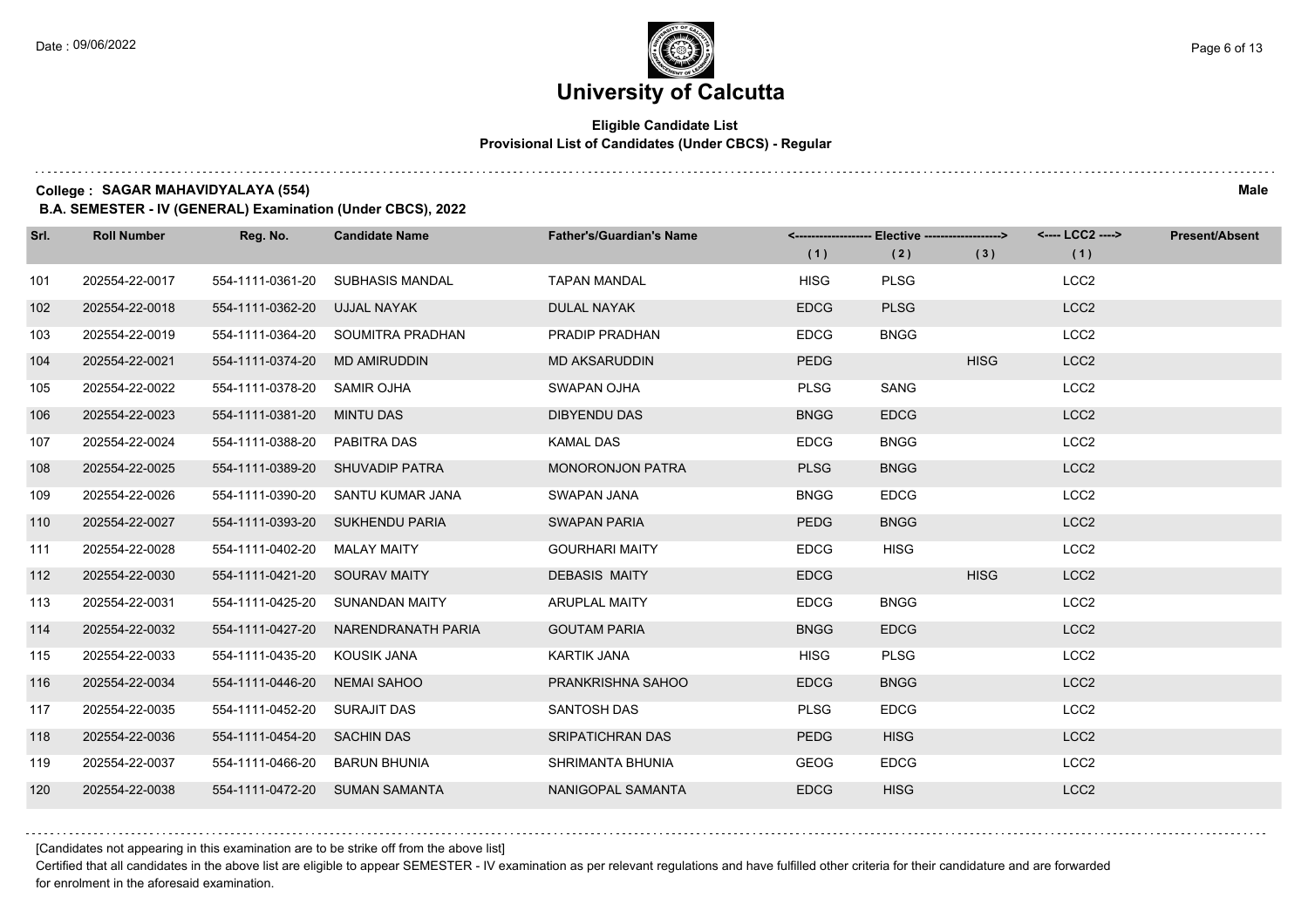### **Eligible Candidate List Provisional List of Candidates (Under CBCS) - Regular**

**College : SAGAR MAHAVIDYALAYA (554) Male**

**B.A. SEMESTER - IV (GENERAL) Examination (Under CBCS), 2022**

| Srl. | <b>Roll Number</b> | Reg. No.                       | <b>Candidate Name</b>             | <b>Father's/Guardian's Name</b> |             | <-------------------- Elective -------------------> |             | <---- LCC2 ----> | <b>Present/Absent</b> |
|------|--------------------|--------------------------------|-----------------------------------|---------------------------------|-------------|-----------------------------------------------------|-------------|------------------|-----------------------|
|      |                    |                                |                                   |                                 | (1)         | (2)                                                 | (3)         | (1)              |                       |
| 121  | 202554-22-0039     | 554-1111-0481-20               | SHANTANU JANA                     | <b>TAPAS JANA</b>               | <b>PEDG</b> | <b>PLSG</b>                                         |             | LCC <sub>2</sub> |                       |
| 122  | 202554-22-0040     | 554-1111-0484-20 SOURAV MAITY  |                                   | <b>LAKSHMAN MAITY</b>           | <b>EDCG</b> | <b>HISG</b>                                         |             | LCC <sub>2</sub> |                       |
| 123  | 202554-22-0041     | 554-1111-0487-20 RANAJIT MAITY |                                   | <b>RABIN MAITY</b>              | <b>EDCG</b> | <b>PLSG</b>                                         |             | LCC <sub>2</sub> |                       |
| 124  | 202554-22-0046     | 554-1111-0497-20 UTTAM MAITY   |                                   | NIMAI MAITY                     | <b>PEDG</b> | <b>PLSG</b>                                         |             | LCC <sub>2</sub> |                       |
| 125  | 202554-22-0048     | 554-1111-0505-20               | ARIJIT DAS                        | <b>CHIRANJIB DAS</b>            | <b>EDCG</b> | <b>HISG</b>                                         |             | LCC <sub>2</sub> |                       |
| 126  | 202554-22-0050     |                                | 554-1111-0508-20 SUBHAJIT MAHATA  | <b>SUKUMAR MAHATA</b>           | <b>EDCG</b> | <b>BNGG</b>                                         |             | LCC <sub>2</sub> |                       |
| 127  | 202554-22-0051     |                                | 554-1111-0509-20 ANUPAM MANDAL    | UTTAM MANDAL                    | <b>GEOG</b> |                                                     | <b>SANG</b> | LCC <sub>2</sub> |                       |
| 128  | 202554-22-0056     |                                | 554-1111-0521-20 SK AKTAR HOSEN   | <b>SK RAFIKUL</b>               | <b>PEDG</b> | <b>GEOG</b>                                         |             | LCC <sub>2</sub> |                       |
| 129  | 202554-22-0057     | 554-1111-0526-20 SHOVAN BERA   |                                   | <b>UDAY BERA</b>                | <b>EDCG</b> | SANG                                                |             | LCC <sub>2</sub> |                       |
| 130  | 202554-22-0058     | 554-1111-0532-20 PRANAB GIRI   |                                   | <b>ASHOK GIRI</b>               | <b>EDCG</b> | <b>PLSG</b>                                         |             | LCC <sub>2</sub> |                       |
| 131  | 202554-22-0059     |                                | 554-1111-0533-20 SK NUR HOSSEN    | SK KADER                        | <b>PEDG</b> | <b>PLSG</b>                                         |             | LCC <sub>2</sub> |                       |
| 132  | 202554-22-0061     |                                | 554-1111-0536-20 BUDDHADEB RAUTH  | <b>SHANKAR ROUTH</b>            |             | <b>EDCG</b>                                         | <b>SANG</b> | LCC <sub>2</sub> |                       |
| 133  | 202554-22-0062     | 554-1111-0538-20               | SUKHENDU MAITY                    | <b>GOPAL MAITY</b>              | <b>EDCG</b> | <b>SANG</b>                                         |             | LCC <sub>2</sub> |                       |
| 134  | 202554-22-0063     | 554-1111-0539-20 SURANJAN JANA |                                   | <b>DILIP JANA</b>               | <b>PLSG</b> | <b>SANG</b>                                         |             | LCC <sub>2</sub> |                       |
| 135  | 202554-22-0064     |                                | 554-1111-0540-20 APAN KUMAR DAS   | ASIM KUMAR DAS                  | <b>BNGG</b> | <b>EDCG</b>                                         |             | LCC <sub>2</sub> |                       |
| 136  | 202554-22-0065     |                                | 554-1111-0542-20 PRASENJIT PANDIT | <b>MANISHANKAR PANDIT</b>       | <b>PEDG</b> | <b>HISG</b>                                         |             | LCC <sub>2</sub> |                       |
| 137  | 202554-22-0066     | 554-1111-0547-20               | <b>INDRAJIT MAITY</b>             | PATIT PABAN MAITY               | <b>GEOG</b> |                                                     | SANG        | LCC <sub>2</sub> |                       |
| 138  | 202554-22-0067     |                                | 554-1111-0549-20 TAPENDU SAMANTA  | <b>TAPAN SAMANTA</b>            | <b>BNGG</b> | <b>PLSG</b>                                         |             | LCC <sub>2</sub> |                       |
| 139  | 202554-22-0070     | 554-1111-0555-20 BASUDEV BERA  |                                   | <b>BANABIHARI BERA</b>          | <b>PEDG</b> | <b>HISG</b>                                         |             | LCC <sub>2</sub> |                       |
| 140  | 202554-22-0071     |                                | 554-1111-0559-20 SUBHANKAR MAITY  | SUDHANSHU MAITY                 | <b>EDCG</b> | <b>SANG</b>                                         |             | LCC <sub>2</sub> |                       |

[Candidates not appearing in this examination are to be strike off from the above list]

Certified that all candidates in the above list are eligible to appear SEMESTER - IV examination as per relevant regulations and have fulfilled other criteria for their candidature and are forwarded for enrolment in the aforesaid examination.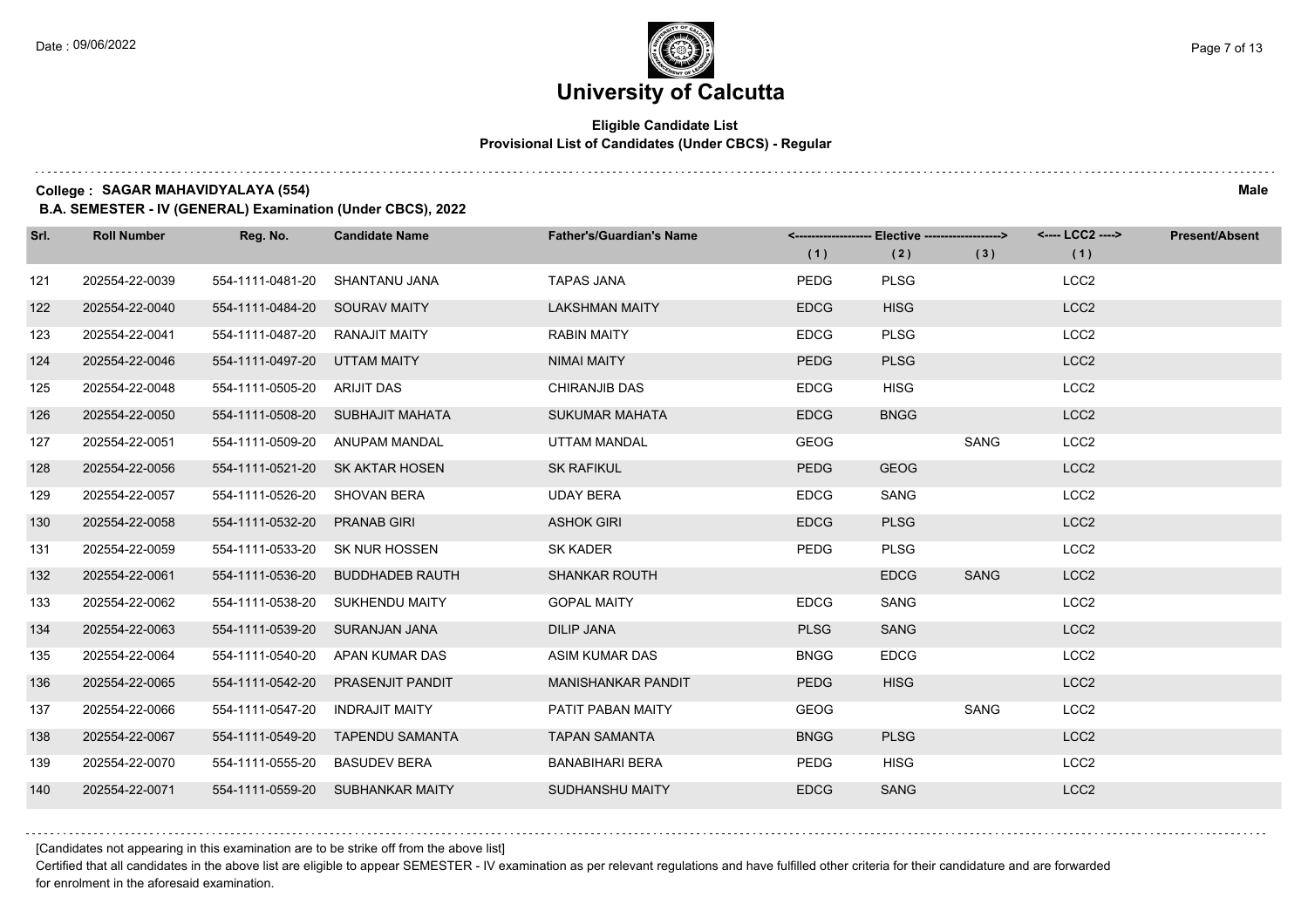### **Eligible Candidate List Provisional List of Candidates (Under CBCS) - Regular**

**College : SAGAR MAHAVIDYALAYA (554) Male**

**B.A. SEMESTER - IV (GENERAL) Examination (Under CBCS), 2022**

| Srl. | <b>Roll Number</b> | Reg. No.                        | <b>Candidate Name</b>             | <b>Father's/Guardian's Name</b> |             | <-------------------- Elective ------------------> |             | <---- LCC2 ----> | <b>Present/Absent</b> |
|------|--------------------|---------------------------------|-----------------------------------|---------------------------------|-------------|----------------------------------------------------|-------------|------------------|-----------------------|
|      |                    |                                 |                                   |                                 | (1)         | (2)                                                | (3)         | (1)              |                       |
| 141  | 202554-22-0072     | 554-1111-0564-20                | SUBHANKAR BERA                    | KISHOR BERA                     | <b>EDCG</b> | <b>BNGG</b>                                        |             | LCC <sub>2</sub> |                       |
| 142  | 202554-22-0073     | 554-1111-0569-20                | <b>BHABATOSH SAMANTA</b>          | <b>GOUTAM KUMAR SAMANTA</b>     | <b>PLSG</b> | <b>EDCG</b>                                        |             | LCC <sub>2</sub> |                       |
| 143  | 202554-22-0075     | 554-1111-0581-20 PRALAY MAITY   |                                   | ATANU MAITY                     | <b>ENGG</b> | <b>EDCG</b>                                        |             | LCC <sub>2</sub> |                       |
| 144  | 202554-22-0076     | 554-1111-0583-20                | <b>BHAGABAN DAS</b>               | NITAI DAS                       | <b>BNGG</b> | <b>EDCG</b>                                        |             | LCC <sub>2</sub> |                       |
| 145  | 202554-22-0077     | 554-1111-0586-20                | SUBRATA KUMAR DINDA               | <b>HIMANGSHU DINDA</b>          | <b>EDCG</b> | <b>BNGG</b>                                        |             | LCC <sub>2</sub> |                       |
| 146  | 202554-22-0078     |                                 | 554-1111-0587-20 DEBACHARYA DAS   | <b>RATAN KUMAR DAS</b>          |             | <b>BNGG</b>                                        | <b>EDCG</b> | LCC <sub>2</sub> |                       |
| 147  | 202554-22-0079     |                                 | 554-1111-0589-20 SK ABDUL KARIM   | SK NUR MAHAMMAD                 |             | <b>BNGG</b>                                        | <b>EDCG</b> | LCC <sub>2</sub> |                       |
| 148  | 202554-22-0082     |                                 | 554-1111-0601-20 SK IYASER ARAFAT | <b>SK ANTAFUR RAHAMAN</b>       | <b>PEDG</b> | <b>HISG</b>                                        |             | LCC <sub>2</sub> |                       |
| 149  | 202554-22-0084     |                                 | 554-1111-0603-20 SURYAKANTA DAS   | <b>ASUTOSH DAS</b>              | <b>BNGG</b> | <b>EDCG</b>                                        |             | LCC <sub>2</sub> |                       |
| 150  | 202554-22-0085     | 554-1111-0604-20 PALASH DAS     |                                   | <b>DILIP DAS</b>                | <b>EDCG</b> | <b>PLSG</b>                                        |             | LCC <sub>2</sub> |                       |
| 151  | 202554-22-0086     | 554-1111-0605-20 PINAKI DAS     |                                   | PRADIP DAS                      | <b>EDCG</b> | <b>HISG</b>                                        |             | LCC <sub>2</sub> |                       |
| 152  | 202554-22-0088     | 554-1111-0607-20 SK RAJESH      |                                   | <b>SK GULMAHAMMAD</b>           | <b>PEDG</b> | <b>HISG</b>                                        |             | LCC <sub>2</sub> |                       |
| 153  | 202554-22-0089     | 554-1111-0608-20                | <b>GOUTAM PAUL</b>                | <b>PANCHANAN PAUL</b>           | <b>BNGG</b> | <b>EDCG</b>                                        |             | LCC <sub>2</sub> |                       |
| 154  | 202554-22-0090     | 554-1111-0611-20 RANAJIT DAS    |                                   | <b>ASISH DAS</b>                | <b>BNGG</b> | <b>EDCG</b>                                        |             | LCC <sub>2</sub> |                       |
| 155  | 202554-22-0091     |                                 | 554-1111-0617-20 PANCHUGOPAL GIRI | <b>GOUR GIRI</b>                | <b>EDCG</b> |                                                    | <b>HISG</b> | LCC <sub>2</sub> |                       |
| 156  | 202554-22-0099     |                                 | 554-1111-0646-20 SK MASUD AZAHAR  | <b>SK MUSARAF</b>               | <b>PEDG</b> | <b>BNGG</b>                                        |             | LCC <sub>2</sub> |                       |
| 157  | 202554-22-0103     | 554-1111-0658-20                | <b>MANOTOSH GIRI</b>              | SUBRATA GIRI                    | <b>PLSG</b> | <b>EDCG</b>                                        |             | LCC <sub>2</sub> |                       |
| 158  | 202554-22-0104     | 554-1111-0660-20 SUDIP KANDAR   |                                   | PANCHANAN KANDAR                |             | <b>EDCG</b>                                        | <b>PLSG</b> | LCC <sub>2</sub> |                       |
| 159  | 202554-22-0105     | 554-1111-0661-20 ABHIJIT MANDAL |                                   | SUBAL MANDAL                    | <b>HISG</b> | <b>EDCG</b>                                        |             | LCC <sub>2</sub> |                       |
| 160  | 202554-22-0107     |                                 | 554-1111-0665-20 SAMIR PRADHAN    | <b>BHANU CHARAN PRADHAN</b>     | <b>PEDG</b> | <b>PLSG</b>                                        |             | LCC <sub>2</sub> |                       |

[Candidates not appearing in this examination are to be strike off from the above list]

Certified that all candidates in the above list are eligible to appear SEMESTER - IV examination as per relevant regulations and have fulfilled other criteria for their candidature and are forwarded for enrolment in the aforesaid examination.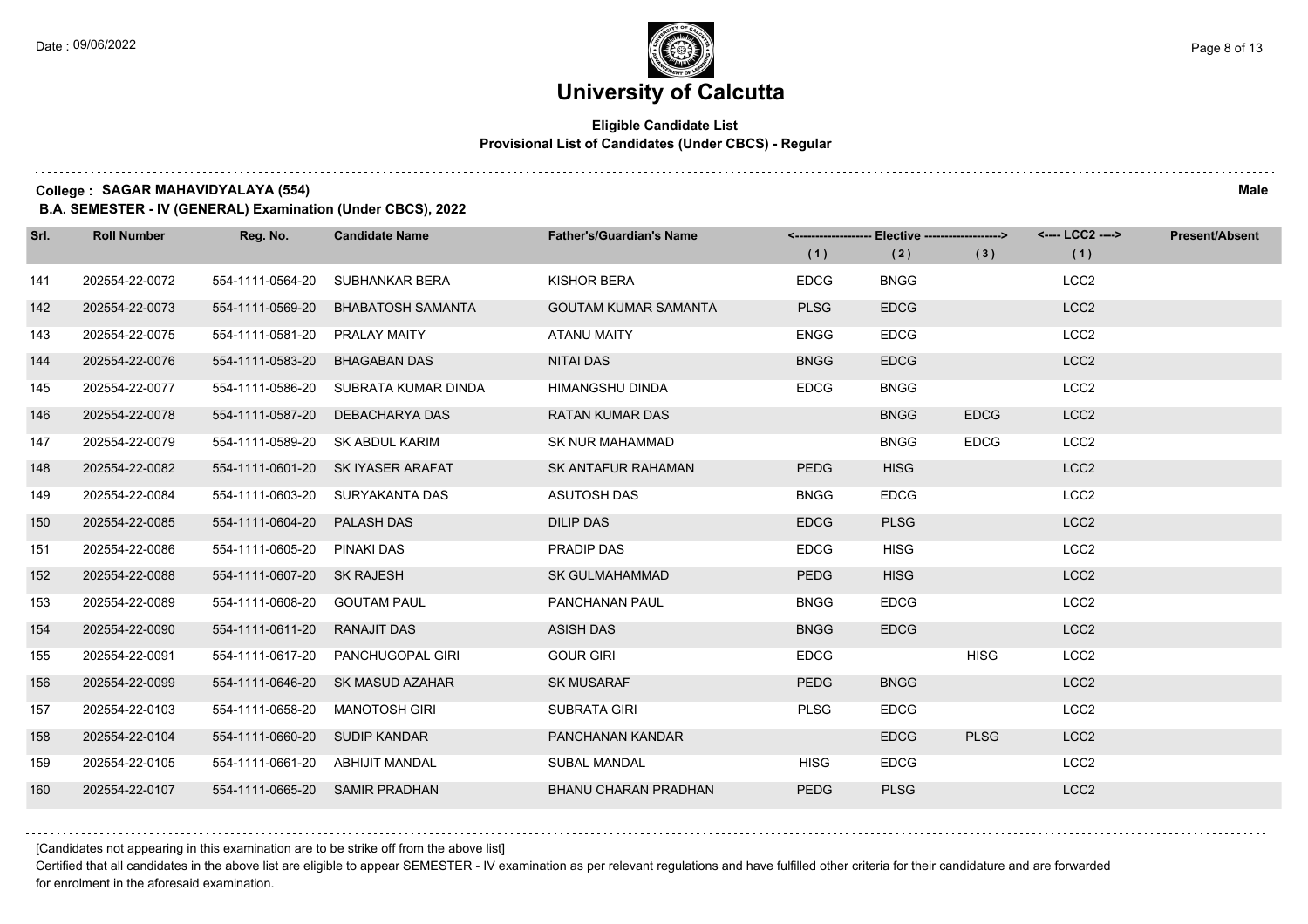#### **Eligible Candidate List Provisional List of Candidates (Under CBCS) - Regular**

**College : SAGAR MAHAVIDYALAYA (554) Male**

**B.A. SEMESTER - IV (GENERAL) Examination (Under CBCS), 2022**

| Srl. | <b>Roll Number</b> | Reg. No.                       | <b>Candidate Name</b>             | <b>Father's/Guardian's Name</b> | (1)         | <-------------------- Elective -------------------><br>(2) | (3)         | <---- LCC2 ----><br>(1) | Present/Absent |
|------|--------------------|--------------------------------|-----------------------------------|---------------------------------|-------------|------------------------------------------------------------|-------------|-------------------------|----------------|
| 161  | 202554-22-0109     | 554-1111-0669-20               | SIDDHESWAR MANDAL                 | <b>BHABATOSH MANDAL</b>         |             | <b>EDCG</b>                                                | <b>PLSG</b> | LCC <sub>2</sub>        |                |
| 162  | 202554-22-0113     | 554-1111-0677-20 SUDAM JANA    |                                   | NITAI JANA                      | <b>BNGG</b> | <b>PLSG</b>                                                |             | LCC <sub>2</sub>        |                |
| 163  | 202554-22-0115     | 554-1111-0682-20 PALASH JANA   |                                   | PRALAY JANA                     | PEDG        | <b>BNGG</b>                                                |             | LCC <sub>2</sub>        |                |
| 164  | 202554-22-0116     | 554-1111-0684-20 SOURAV GURIA  |                                   | <b>AMAR GURIA</b>               | <b>PEDG</b> | <b>PLSG</b>                                                |             | LCC <sub>2</sub>        |                |
| 165  | 202554-22-0118     | 554-1111-0693-20               | KINGSUK BERA                      | <b>BHUBAN BERA</b>              | <b>EDCG</b> | <b>BNGG</b>                                                |             | LCC <sub>2</sub>        |                |
| 166  | 202554-22-0120     | 554-1111-0699-20 ARUN GIRI     |                                   | PRANKRISHNA GIRI                | <b>GEOG</b> | <b>PLSG</b>                                                |             | LCC <sub>2</sub>        |                |
| 167  | 202554-22-0121     | 554-1111-0708-20 ARINDAM MAITY |                                   | NIMAI CHAND MAITY               | <b>BNGG</b> | <b>PLSG</b>                                                |             | LCC <sub>2</sub>        |                |
| 168  | 202554-22-0124     | 554-1111-0715-20 SUDIP MAITY   |                                   | <b>DILIP MAITY</b>              | <b>EDCG</b> | <b>PLSG</b>                                                |             | LCC <sub>2</sub>        |                |
| 169  | 202554-22-0140     |                                | 554-1111-0773-20 SUBHANKAR GIRI   | SATRUGHNA GIRI                  | <b>EDCG</b> | <b>PLSG</b>                                                |             | LCC <sub>2</sub>        |                |
| 170  | 202554-22-0142     | 554-1111-0784-20               | RAMNARAYAN DAS                    | <b>BINAY KRISHNA DAS</b>        | SANG        | <b>PLSG</b>                                                |             | LCC <sub>2</sub>        |                |
| 171  | 202554-22-0152     | 554-1111-0806-20               | JHANTU DAS                        | PRANKRISHNA DAS                 | <b>BNGG</b> |                                                            | <b>HISG</b> | LCC <sub>2</sub>        |                |
| 172  | 202554-22-0157     |                                | 554-1111-0830-20 SOUMAN KHANRA    | SARABINDA KHANRA                | <b>EDCG</b> | <b>HISG</b>                                                |             | LCC <sub>2</sub>        |                |
| 173  | 202554-22-0159     | 554-1111-0864-20 PRITAM PATRA  |                                   | RAMPRASAD PATRA                 | ENGG        | <b>PLSG</b>                                                |             | LCC <sub>2</sub>        |                |
| 174  | 202554-22-0162     | 554-1112-0304-20               | SUBHAJIT DAS                      | <b>HRISHIKESH DAS</b>           | <b>PEDG</b> | <b>PLSG</b>                                                |             | LCC <sub>2</sub>        |                |
| 175  | 202554-22-0163     |                                | 554-1112-0305-20 SAMIRAN MONDAL   | <b>SWAPAN MONDAL</b>            | <b>PEDG</b> |                                                            | <b>HISG</b> | LCC <sub>2</sub>        |                |
| 176  | 202554-22-0165     | 554-1112-0315-20 AMAL DAS      |                                   | <b>BIMAL DAS</b>                | <b>PEDG</b> | <b>PLSG</b>                                                |             | LCC <sub>2</sub>        |                |
| 177  | 202554-22-0166     | 554-1112-0323-20               | <b>BISWARUP DAS</b>               | LATE AJIT DAS                   | <b>PEDG</b> |                                                            | <b>HISG</b> | LCC <sub>2</sub>        |                |
| 178  | 202554-22-0171     | 554-1112-0334-20               | <b>TARASANKAR MONDAL</b>          | <b>SHYAMAL MONDAL</b>           | <b>PEDG</b> | SANG                                                       |             | LCC <sub>2</sub>        |                |
| 179  | 202554-22-0173     |                                | 554-1112-0347-20 BUDDHADEB MANDAL | DASHARATHI MANDAL               | SANG        | <b>HISG</b>                                                |             | LCC <sub>2</sub>        |                |
| 180  | 202554-22-0174     |                                | 554-1112-0348-20 HARAPRASAD DAS   | PRASANTA DAS                    | <b>BNGG</b> | <b>EDCG</b>                                                |             | LCC <sub>2</sub>        |                |

[Candidates not appearing in this examination are to be strike off from the above list]

Certified that all candidates in the above list are eligible to appear SEMESTER - IV examination as per relevant regulations and have fulfilled other criteria for their candidature and are forwarded for enrolment in the aforesaid examination.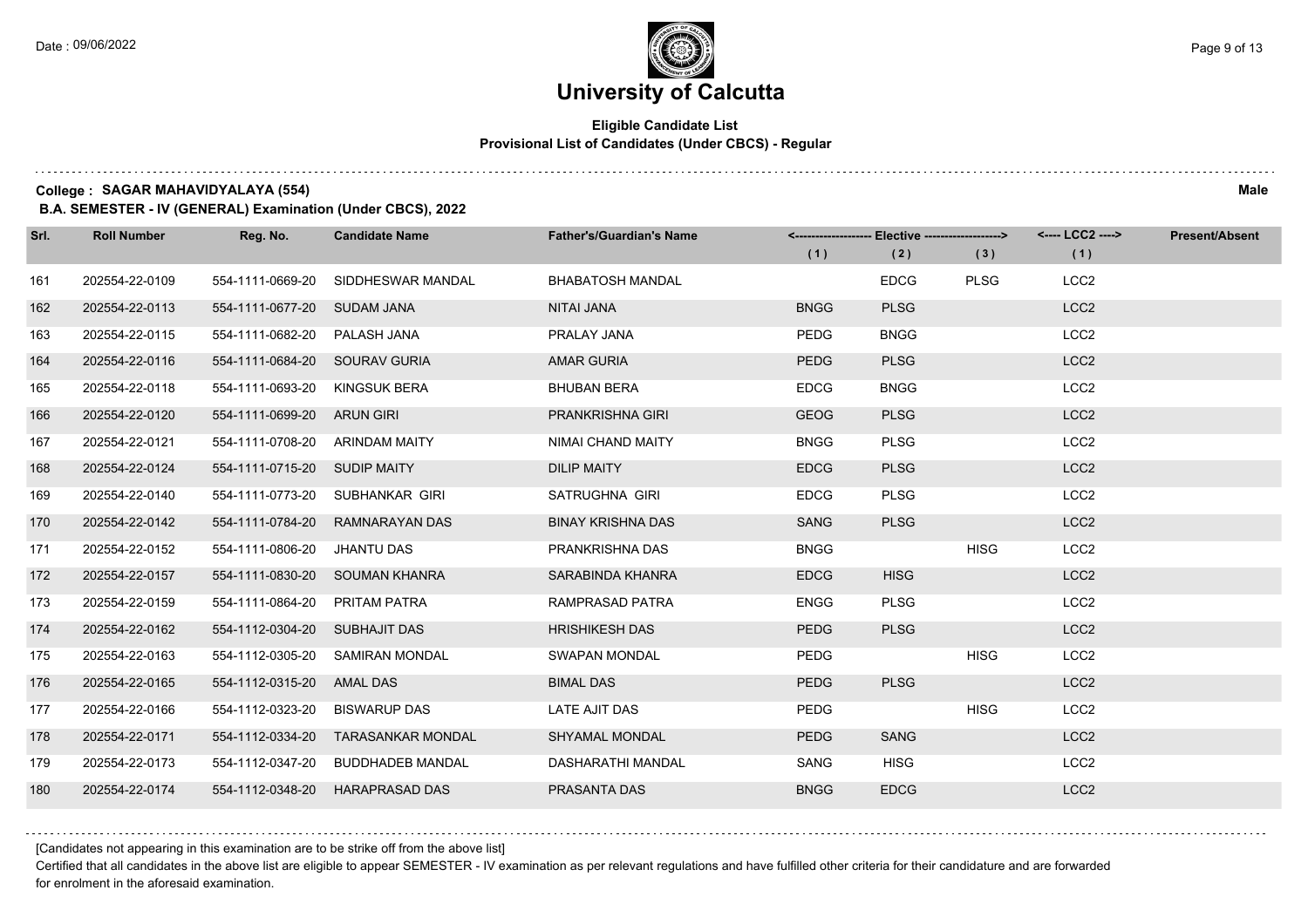### **Eligible Candidate List Provisional List of Candidates (Under CBCS) - Regular**

**College : SAGAR MAHAVIDYALAYA (554) Male**

**B.A. SEMESTER - IV (GENERAL) Examination (Under CBCS), 2022**

| Srl. | <b>Roll Number</b> | Reg. No.                       | <b>Candidate Name</b>           | <b>Father's/Guardian's Name</b> |             | <-------------------- Elective -------------------> |             | <---- LCC2 ----> | <b>Present/Absent</b> |
|------|--------------------|--------------------------------|---------------------------------|---------------------------------|-------------|-----------------------------------------------------|-------------|------------------|-----------------------|
|      |                    |                                |                                 |                                 | (1)         | (2)                                                 | (3)         | (1)              |                       |
| 181  | 202554-22-0175     | 554-1112-0370-20               | <b>SRIMANTA SHEET</b>           | <b>MANTU SHEET</b>              | <b>BNGG</b> | <b>EDCG</b>                                         |             | LCC <sub>2</sub> |                       |
| 182  | 202554-22-0176     | 554-1112-0384-20               | RANAJIT PRAMANIK                | <b>MINTU PRAMANIK</b>           | <b>EDCG</b> | <b>PLSG</b>                                         |             | LCC <sub>2</sub> |                       |
| 183  | 202554-22-0177     | 554-1112-0404-20               | AYAN KUMAR SAHOO                | <b>HRISHIKESH SAHOO</b>         | <b>BNGG</b> | <b>ENGG</b>                                         |             | LCC <sub>2</sub> |                       |
| 184  | 202554-22-0178     | 554-1112-0415-20 SURAJIT PATRA |                                 | SAHADEB PATRA                   | <b>HISG</b> | <b>EDCG</b>                                         |             | LCC <sub>2</sub> |                       |
| 185  | 202554-22-0179     | 554-1112-0416-20               | ANIMESH MUNIAN                  | ANUP MUNIAN                     | <b>EDCG</b> | <b>HISG</b>                                         |             | LCC <sub>2</sub> |                       |
| 186  | 202554-22-0182     | 554-1112-0428-20               | <b>SUMAN RANJIT</b>             | <b>ACHINTA RANJIT</b>           | <b>BNGG</b> | <b>EDCG</b>                                         |             | LCC <sub>2</sub> |                       |
| 187  | 202554-22-0184     | 554-1112-0434-20               | <b>TANMOY PRAMANIK</b>          | AMULYA PRAMANIK                 | <b>BNGG</b> | <b>EDCG</b>                                         |             | LCC <sub>2</sub> |                       |
| 188  | 202554-22-0185     | 554-1112-0440-20               | MADHAB ARI                      | <b>KHUDIRAM ARI</b>             | <b>PLSG</b> | <b>BNGG</b>                                         |             | LCC <sub>2</sub> |                       |
| 189  | 202554-22-0187     | 554-1112-0451-20               | SUKANTA BARMAN                  | ASHOK KUMAR BARMAN              | <b>BNGG</b> | <b>EDCG</b>                                         |             | LCC <sub>2</sub> |                       |
| 190  | 202554-22-0188     |                                | 554-1112-0455-20 NILRATAN KARAN | <b>JARESHWAR KARAN</b>          | <b>PEDG</b> | <b>GEOG</b>                                         |             | LCC <sub>2</sub> |                       |
| 191  | 202554-22-0190     | 554-1112-0469-20 TANMAY BAG    |                                 | <b>MILAN BAG</b>                | <b>EDCG</b> | SANG                                                |             | LCC <sub>2</sub> |                       |
| 192  | 202554-22-0191     | 554-1112-0471-20               | <b>BASUDEB DAS</b>              | <b>SRIMANTA DAS</b>             | <b>EDCG</b> | <b>PLSG</b>                                         |             | LCC <sub>2</sub> |                       |
| 193  | 202554-22-0192     | 554-1112-0476-20               | <b>ABHIJIT SHEET</b>            | <b>SANKAR SHEET</b>             | <b>PLSG</b> | <b>EDCG</b>                                         |             | LCC <sub>2</sub> |                       |
| 194  | 202554-22-0194     |                                | 554-1112-0514-20 SOMNATH SAHOO  | <b>BOMKESH SAHOO</b>            | <b>PEDG</b> | <b>BNGG</b>                                         |             | LCC <sub>2</sub> |                       |
| 195  | 202554-22-0195     | 554-1112-0546-20               | <b>RABIN MAITY</b>              | SANTOSH MAITY                   | <b>BNGG</b> |                                                     | <b>HISG</b> | LCC <sub>2</sub> |                       |
| 196  | 202554-22-0197     | 554-1112-0576-20               | <b>AMIT MONDAL</b>              | <b>ARJUN MONDAL</b>             | <b>PLSG</b> | <b>SANG</b>                                         |             | LCC <sub>2</sub> |                       |
| 197  | 202554-22-0199     | 554-1112-0579-20               | PANCHUGOPAL PAIK                | PRASHANTA PAIK                  | <b>ENGG</b> | <b>EDCG</b>                                         |             | LCC <sub>2</sub> |                       |
| 198  | 202554-22-0201     | 554-1112-0585-20               | <b>KARTIK MONDAL</b>            | <b>TRILOKESH MONDAL</b>         | <b>EDCG</b> | <b>BNGG</b>                                         |             | LCC <sub>2</sub> |                       |
| 199  | 202554-22-0202     | 554-1112-0588-20               | PALAS MANDAL                    | <b>HAREKRISHNA MANDAL</b>       | <b>BNGG</b> | <b>EDCG</b>                                         |             | LCC <sub>2</sub> |                       |
| 200  | 202554-22-0204     | 554-1112-0594-20 SANATAN BARUI |                                 | <b>DEBDULAL BARUI</b>           | <b>EDCG</b> | <b>BNGG</b>                                         |             | LCC <sub>2</sub> |                       |

[Candidates not appearing in this examination are to be strike off from the above list]

Certified that all candidates in the above list are eligible to appear SEMESTER - IV examination as per relevant regulations and have fulfilled other criteria for their candidature and are forwarded for enrolment in the aforesaid examination.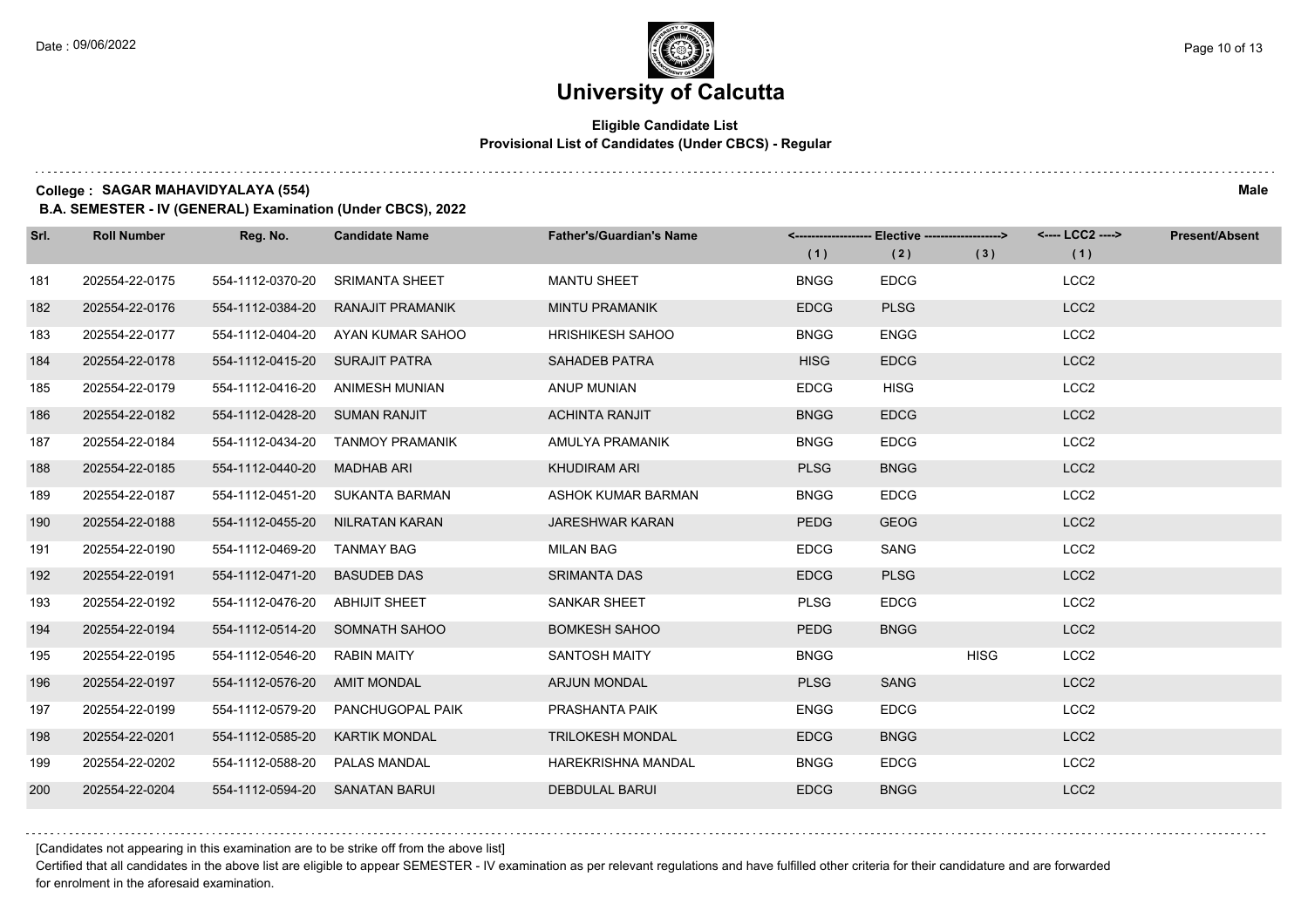### **Eligible Candidate List Provisional List of Candidates (Under CBCS) - Regular**

**College : SAGAR MAHAVIDYALAYA (554) Male**

**B.A. SEMESTER - IV (GENERAL) Examination (Under CBCS), 2022**

| Srl. | <b>Roll Number</b> | Reg. No.                    | <b>Candidate Name</b>          | <b>Father's/Guardian's Name</b> | (1)         | <------------------- Elective ------------------><br>(2) | (3)         | <---- LCC2 ----><br>(1) | <b>Present/Absent</b> |
|------|--------------------|-----------------------------|--------------------------------|---------------------------------|-------------|----------------------------------------------------------|-------------|-------------------------|-----------------------|
| 201  | 202554-22-0205     | 554-1112-0598-20            | PINTU SARDAR                   | <b>TAPAN SARDAR</b>             | <b>GEOG</b> | <b>HISG</b>                                              |             | LCC <sub>2</sub>        |                       |
| 202  | 202554-22-0206     | 554-1112-0610-20            | <b>RAHUL DAS</b>               | PRANKRISHNA DAS                 | <b>PEDG</b> | <b>BNGG</b>                                              |             | LCC <sub>2</sub>        |                       |
| 203  | 202554-22-0207     |                             | 554-1112-0634-20 SOURAV MONDAL | <b>LATE KARTIK MONDAL</b>       | <b>BNGG</b> | <b>HISG</b>                                              |             | LCC <sub>2</sub>        |                       |
| 204  | 202554-22-0208     | 554-1112-0635-20            | <b>SOUMEN PATRA</b>            | <b>SUBRATA PATRA</b>            | <b>EDCG</b> | <b>PLSG</b>                                              |             | LCC <sub>2</sub>        |                       |
| 205  | 202554-22-0210     | 554-1112-0651-20            | <b>SANTANU DAS</b>             | PRASANTA DAS                    | <b>PEDG</b> | <b>PLSG</b>                                              |             | LCC <sub>2</sub>        |                       |
| 206  | 202554-22-0213     | 554-1112-0657-20            | <b>SUBHAJIT MONDAL</b>         | <b>AMRIT MONDAL</b>             |             | <b>PLSG</b>                                              | SANG        | LCC <sub>2</sub>        |                       |
| 207  | 202554-22-0214     | 554-1112-0659-20            | JAYANTA DAS                    | PRADIP KUMAR DAS                | <b>BNGG</b> | <b>EDCG</b>                                              |             | LCC <sub>2</sub>        |                       |
| 208  | 202554-22-0215     | 554-1112-0671-20 SUJOY PAIK |                                | <b>JHARESWAR PAIK</b>           | <b>EDCG</b> | <b>BNGG</b>                                              |             | LCC <sub>2</sub>        |                       |
| 209  | 202554-22-0221     | 554-1112-0713-20            | <b>BARUN SHYAMAL</b>           | MUKUL SHYAMAL                   | <b>EDCG</b> | <b>BNGG</b>                                              |             | LCC <sub>2</sub>        |                       |
| 210  | 202554-22-0223     | 554-1112-0718-20            | SATYAJIT DAS                   | <b>SHYAMSUNDAR DAS</b>          | <b>EDCG</b> | <b>HISG</b>                                              |             | LCC <sub>2</sub>        |                       |
| 211  | 202554-22-0224     | 554-1112-0729-20            | PARTHA PRATIM DAS              | PRASANTA DAS                    | <b>HISG</b> | <b>PLSG</b>                                              |             | LCC <sub>2</sub>        |                       |
| 212  | 202554-22-0234     | 554-1114-0310-20            | <b>SOURAV MONDAL</b>           | <b>SWAPAN MONDAL</b>            | <b>PEDG</b> | <b>BNGG</b>                                              |             | LCC <sub>2</sub>        |                       |
| 213  | 202554-22-0237     | 554-1114-0320-20            | <b>RASBIHARI MONDAL</b>        | <b>SUBAL MONDAL</b>             | <b>PEDG</b> | <b>BNGG</b>                                              |             | LCC <sub>2</sub>        |                       |
| 214  | 202554-22-0238     | 554-1114-0342-20            | <b>SAMIR MANDAL</b>            | <b>SWAPAN MANDAL</b>            | <b>BNGG</b> |                                                          | <b>EDCG</b> | LCC <sub>2</sub>        |                       |
| 215  | 202554-22-0240     | 554-1114-0368-20            | ABHIMANYU MANDAL               | <b>LAKSHAN MANDAL</b>           | <b>BNGG</b> | <b>EDCG</b>                                              |             | LCC <sub>2</sub>        |                       |
| 216  | 202554-22-0241     | 554-1114-0394-20            | <b>SUDIPTA MAKUR</b>           | DEBABRATA MAKUR                 | <b>EDCG</b> | <b>BNGG</b>                                              |             | LCC <sub>2</sub>        |                       |
| 217  | 202554-22-0242     | 554-1114-0405-20            | <b>SOUMEN MANDAL</b>           | <b>BIBHAS MANDAL</b>            | <b>EDCG</b> | <b>BNGG</b>                                              |             | LCC <sub>2</sub>        |                       |
| 218  | 202554-22-0245     | 554-1114-0448-20            | PRASENJIT MONDAL               | <b>GURUPADA MONDAL</b>          | <b>HISG</b> | <b>PLSG</b>                                              |             | LCC <sub>2</sub>        |                       |
| 219  | 202554-22-0246     | 554-1114-0453-20            | <b>DEBASIS MANDAL</b>          | <b>BARENDRA MANDAL</b>          | PEDG        | <b>PLSG</b>                                              |             | LCC <sub>2</sub>        |                       |
| 220  | 202554-22-0248     | 554-1114-0457-20            | <b>RANABIR MANDAL</b>          | <b>NIRMAL MANDAL</b>            | <b>PEDG</b> | <b>PLSG</b>                                              |             | LCC <sub>2</sub>        |                       |

[Candidates not appearing in this examination are to be strike off from the above list]

Certified that all candidates in the above list are eligible to appear SEMESTER - IV examination as per relevant regulations and have fulfilled other criteria for their candidature and are forwarded for enrolment in the aforesaid examination.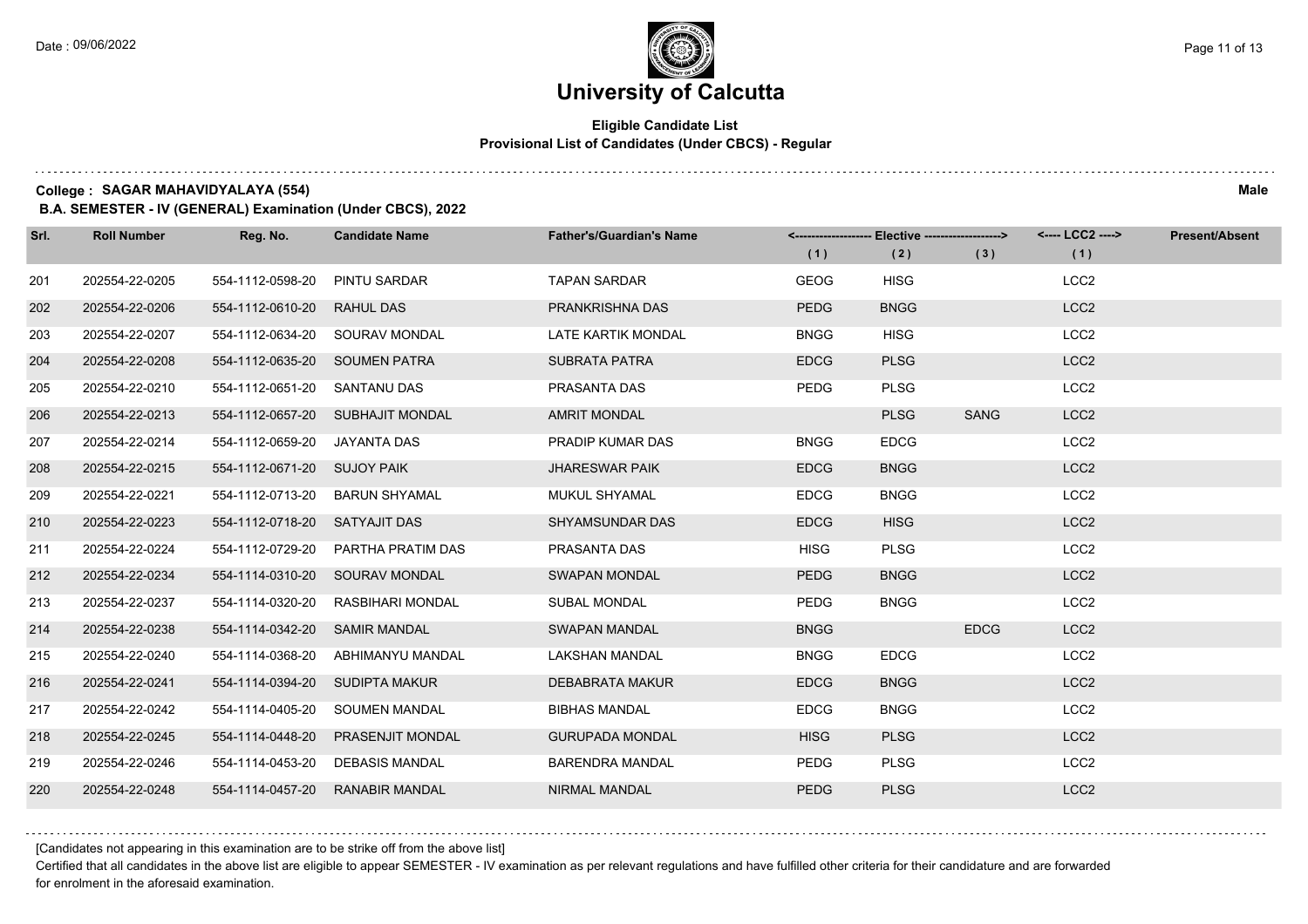### **Eligible Candidate List Provisional List of Candidates (Under CBCS) - Regular**

**College : SAGAR MAHAVIDYALAYA (554) Male**

**B.A. SEMESTER - IV (GENERAL) Examination (Under CBCS), 2022**

| Srl. | <b>Roll Number</b> | Reg. No.                  | <b>Candidate Name</b>              | <b>Father's/Guardian's Name</b> |             | <-------------------- Elective -------------------> |             | <---- LCC2 ----> | <b>Present/Absent</b> |
|------|--------------------|---------------------------|------------------------------------|---------------------------------|-------------|-----------------------------------------------------|-------------|------------------|-----------------------|
|      |                    |                           |                                    |                                 | (1)         | (2)                                                 | (3)         | (1)              |                       |
| 221  | 202554-22-0250     | 554-1114-0462-20          | <b>DIBYANDU DAS</b>                | NABA KUMAR DAS                  | <b>PEDG</b> | <b>PLSG</b>                                         |             | LCC <sub>2</sub> |                       |
| 222  | 202554-22-0251     | 554-1114-0465-20          | <b>GOPAL MANDAL</b>                | <b>SWAPAN MANDAL</b>            | <b>PEDG</b> | <b>HISG</b>                                         |             | LCC <sub>2</sub> |                       |
| 223  | 202554-22-0252     | 554-1114-0470-20          | PRABIR MANDAL                      | PRABHANGSHU MANDAL              | <b>PEDG</b> | <b>BNGG</b>                                         |             | LCC <sub>2</sub> |                       |
| 224  | 202554-22-0253     | 554-1114-0473-20          | <b>ANUPAM DAS</b>                  | <b>SUKUMAR DAS</b>              | <b>EDCG</b> | <b>PLSG</b>                                         |             | LCC <sub>2</sub> |                       |
| 225  | 202554-22-0254     | 554-1114-0502-20          | SUBHAJIT MANDAL                    | <b>GOUTAM MANDAL</b>            | <b>PEDG</b> | <b>PLSG</b>                                         |             | LCC <sub>2</sub> |                       |
| 226  | 202554-22-0255     | 554-1114-0507-20          | <b>ASHESH HAZRA</b>                | ATAL KUMAR HAZRA                |             | <b>EDCG</b>                                         | <b>PLSG</b> | LCC <sub>2</sub> |                       |
| 227  | 202554-22-0257     | 554-1114-0541-20          | MINHAJUL KHAN                      | AMINUR KHAN                     | <b>PLSG</b> | <b>HISG</b>                                         |             | LCC <sub>2</sub> |                       |
| 228  | 202554-22-0258     | 554-1114-0543-20          | <b>ABHIJIT MAITY</b>               | <b>MRITUNJOY MAITY</b>          | <b>BNGG</b> | <b>EDCG</b>                                         |             | LCC <sub>2</sub> |                       |
| 229  | 202554-22-0259     | 554-1114-0557-20          | SHYAMAL KUMAR KHANRA               | DIBAKAR KHANRA                  | <b>HISG</b> | <b>PLSG</b>                                         |             | LCC <sub>2</sub> |                       |
| 230  | 202554-22-0264     | 554-1114-0688-20          | PRIYAM MANDAL                      | PRAKRITI MANDAL                 | <b>PLSG</b> | <b>BNGG</b>                                         |             | LCC <sub>2</sub> |                       |
| 231  | 202554-22-0271     | 554-1114-0822-20          | AVIJIT MANDAL                      | <b>SUBHASIS MANDAL</b>          | <b>EDCG</b> | <b>BNGG</b>                                         |             | LCC <sub>2</sub> |                       |
| 232  | 202554-22-0272     | 554-1114-0860-20          | <b>SUBHAM MONDAL</b>               | <b>SUBHAS MONDAL</b>            | <b>EDCG</b> | <b>BNGG</b>                                         |             | LCC <sub>2</sub> |                       |
| 233  | 202554-22-0273     | 554-1114-0861-20          | <b>RAJESH MANDAL</b>               | <b>DEBASHISH MANDAL</b>         | <b>EDCG</b> | <b>BNGG</b>                                         |             | LCC <sub>2</sub> |                       |
| 234  | 202554-22-0274     | 554-1114-0863-20          | <b>SUMAN PATRA</b>                 | PRAKASH KUMAR PATRA             | <b>EDCG</b> | <b>BNGG</b>                                         |             | LCC <sub>2</sub> |                       |
| 235  | 202554-22-0275     | 554-1114-0865-20          | SUBHADIP MANDAL                    | <b>DEBASIS MANDAL</b>           | <b>BNGG</b> | <b>EDCG</b>                                         |             | LCC <sub>2</sub> |                       |
| 236  | 202554-22-0279     | 554-1115-0527-20 SK JAMIR |                                    | <b>SK MOSTAFA</b>               | <b>PEDG</b> | <b>PLSG</b>                                         |             | LCC <sub>2</sub> |                       |
| 237  | 202554-22-0280     | 554-1115-0622-20          | <b>SK UMAR FARUK</b>               | <b>SK MAFIDUL ISLAM</b>         | PEDG        | <b>HISG</b>                                         |             | LCC <sub>2</sub> |                       |
| 238  | 202554-22-0282     | 554-1141-0781-20          | MATIBUR RAHAMAN KHAN               | MUJIBAR RAHAMAN KHAN            | <b>BNGG</b> | <b>HISG</b>                                         |             | LCC <sub>2</sub> |                       |
| 239  | 202554-22-0283     | 554-1111-0388-18          | SOURAV DINGAL                      | <b>BHIMCHARAN DINGAL</b>        | <b>EDCG</b> | <b>BNGG</b>                                         |             | LCC <sub>2</sub> |                       |
| 240  | 202554-22-0284     |                           | 554-1111-0746-19 SHIBSANKAR MAHATA | <b>DEBKUMAR MAHATA</b>          | <b>GEOG</b> |                                                     | <b>EDCG</b> | LCC <sub>2</sub> |                       |

[Candidates not appearing in this examination are to be strike off from the above list]

Certified that all candidates in the above list are eligible to appear SEMESTER - IV examination as per relevant regulations and have fulfilled other criteria for their candidature and are forwarded for enrolment in the aforesaid examination.